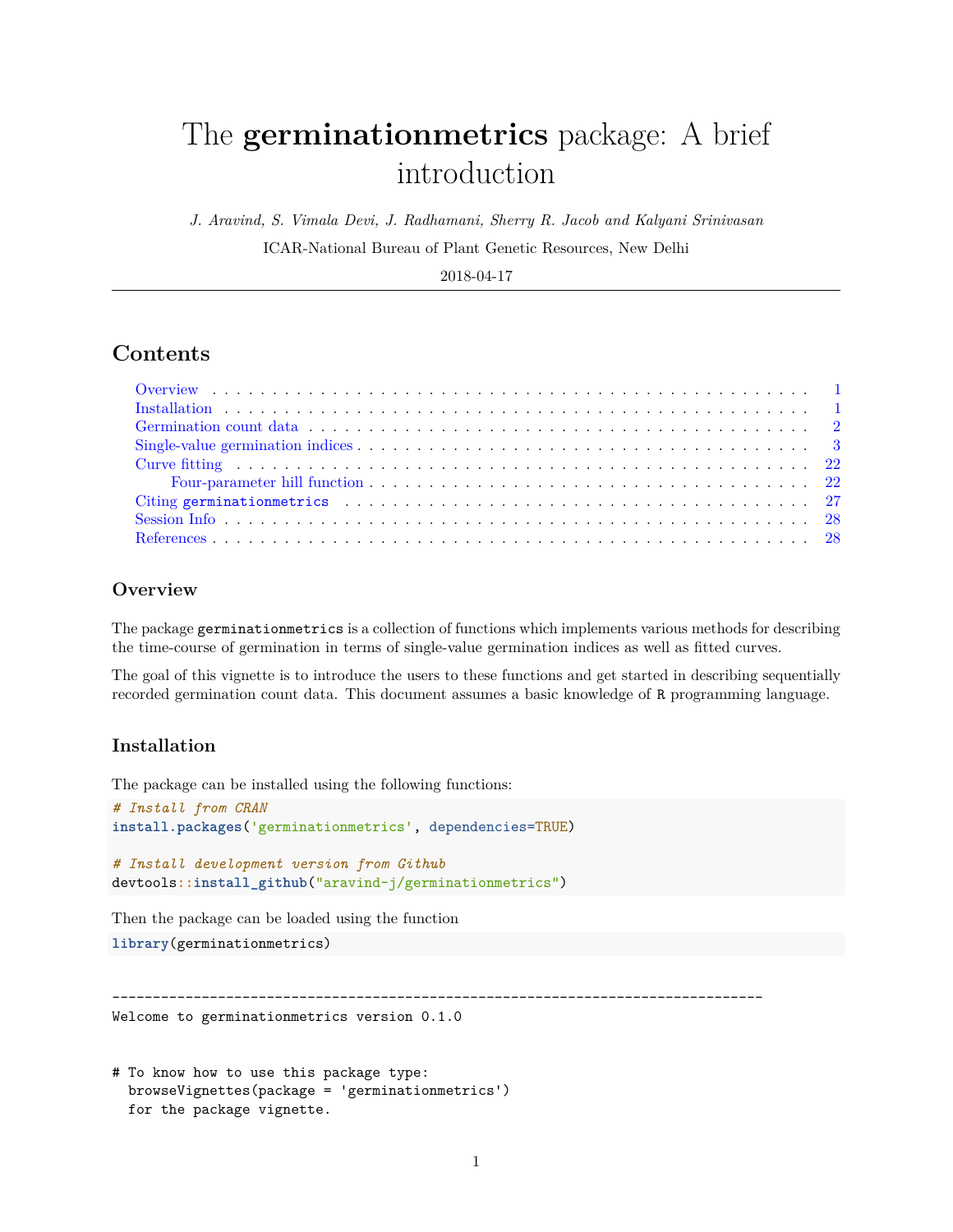```
# To know whats new in this version type:
  news(package='germinationmetrics')
  for the NEWS file.
# To cite the methods in the package type:
  citation(package='germinationmetrics')
# To suppress this message use:
  suppressPackageStartupMessages(library(germinationmetrics))
           --------------------------------------------------------------------------------
```
# <span id="page-1-0"></span>**Germination count data**

Typically in a germination test, the germination count data of a fixed number of seeds is recorded at regular intervals for a definite period of time or until all the seeds have germinated. These germination count data can be either partial or cumulative (Table 1).

**Table 1 :** A typical germination count data.

| intervals      | counts | cumulative.counts |
|----------------|--------|-------------------|
| 1              | 0      | 0                 |
| $\overline{2}$ | 0      | 0                 |
| 3              | 0      | $\boldsymbol{0}$  |
| $\overline{4}$ | 0      | $\boldsymbol{0}$  |
| $\overline{5}$ | 4      | $\overline{4}$    |
| 6              | 17     | 21                |
| 7              | 10     | 31                |
| 8              | 7      | 38                |
| 9              | 1      | 39                |
| 10             | 0      | 39                |
| 11             | 1      | 40                |
| 12             | 0      | 40                |
| 13             | 0      | 40                |
| 14             | 0      | 40                |

The time-course of germination can be plotted as follows:

```
data <- data.frame(intervals = 1:14,
                    counts = c(0, 0, 0, 0, 4, 17, 10, 7, 1, 0, 1, 0, 0, 0))
# Partial germination counts
x <- data$counts
# Cumulative germination counts
y \leftarrow \text{cumsum}(x)# Time intervals of observations
int <- data$intervals
plot(int, cumsum(x))
```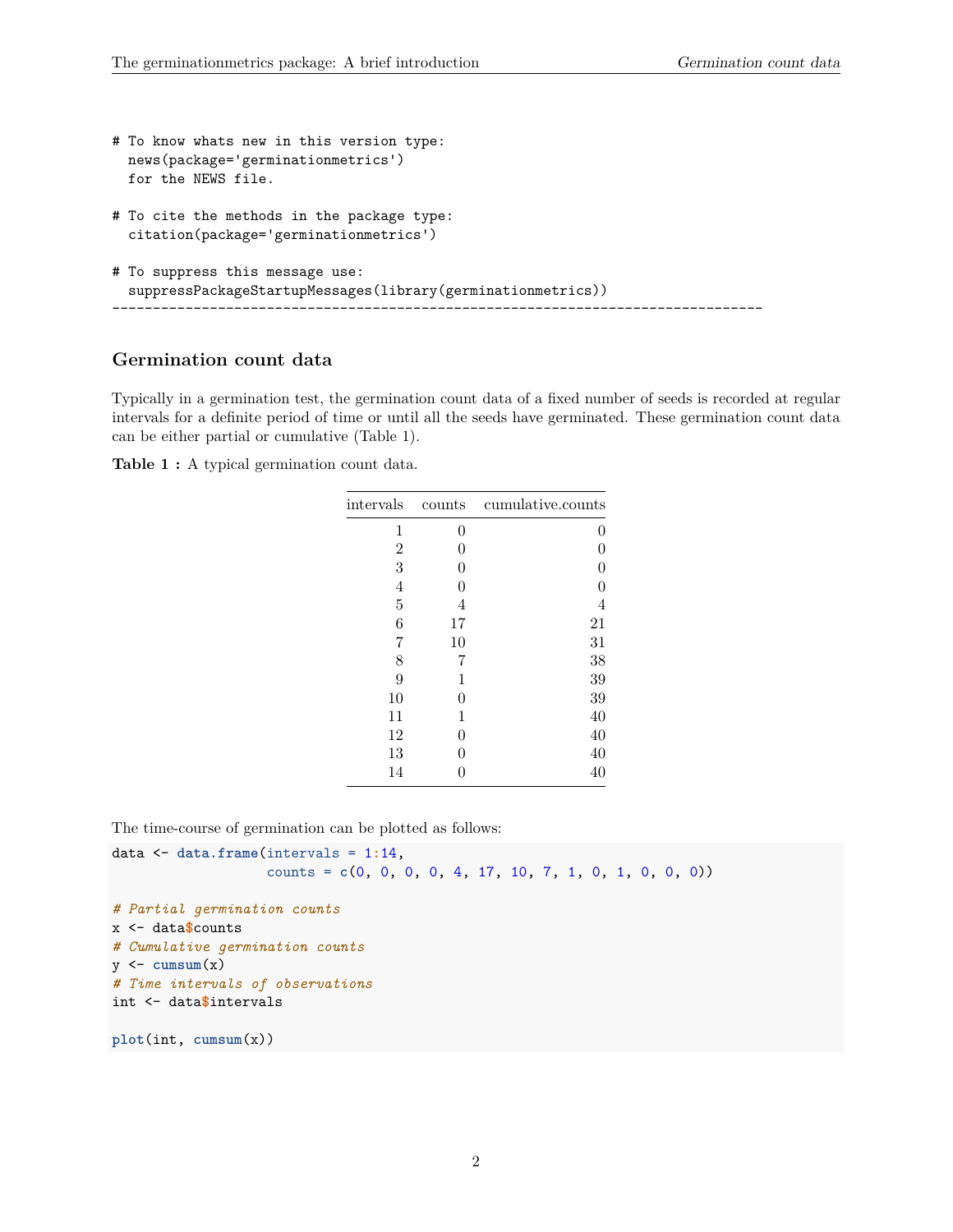

# <span id="page-2-0"></span>**Single-value germination indices**

The details about the single-value germination indices implemented in germinationmetrics are described in Table 2.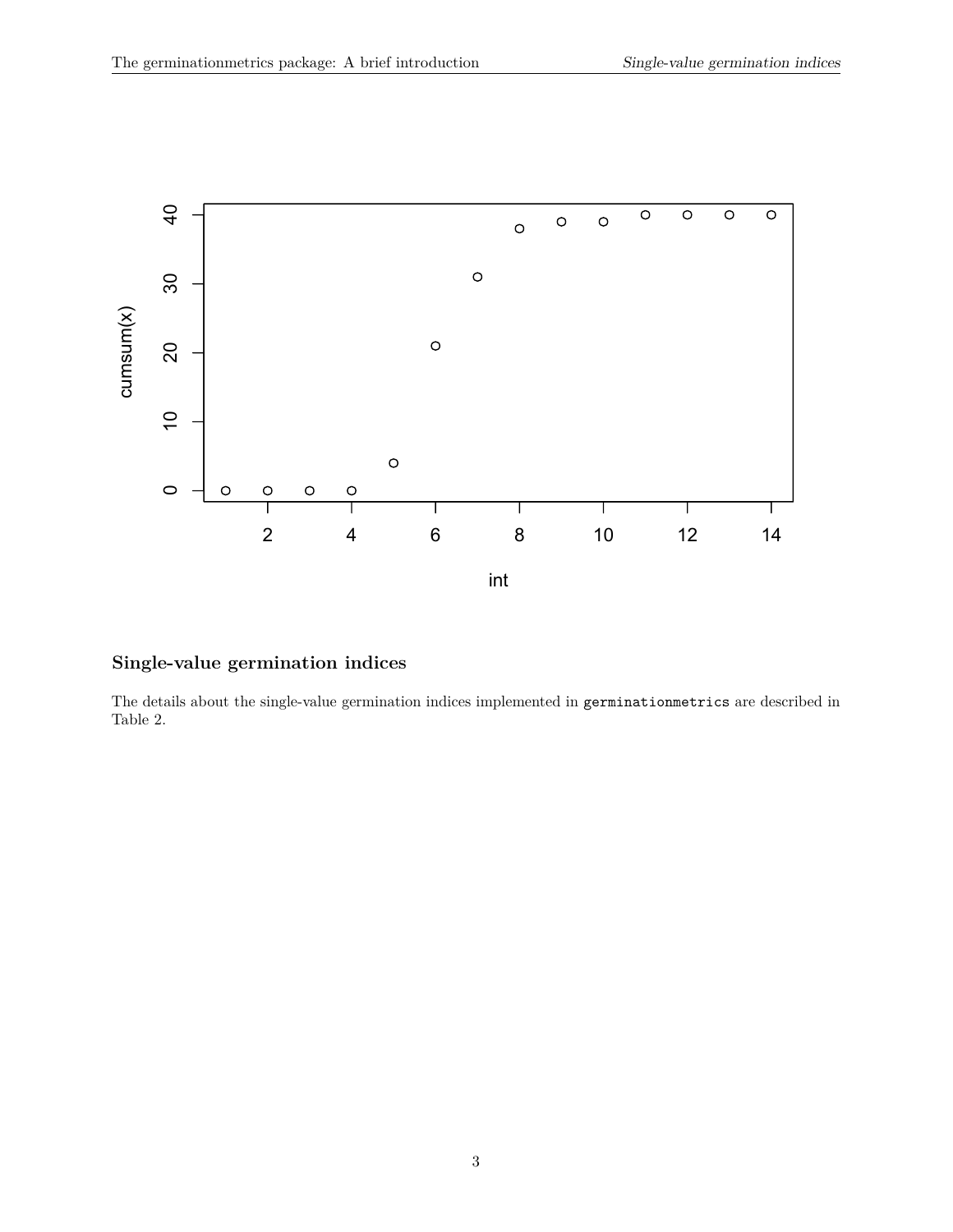| Germination<br>index                                                          | function       | Details                                                                                                                                                                                                                                                                                                                                                                                                                                                                                                                                   | Unit                 | Measures | Reference                                                                                                                                                 |
|-------------------------------------------------------------------------------|----------------|-------------------------------------------------------------------------------------------------------------------------------------------------------------------------------------------------------------------------------------------------------------------------------------------------------------------------------------------------------------------------------------------------------------------------------------------------------------------------------------------------------------------------------------------|----------------------|----------|-----------------------------------------------------------------------------------------------------------------------------------------------------------|
| Germination<br>percentage or<br>Germinability<br>(GP)                         | GermPercent    | It is computed as follows:<br>$GP = \frac{N_g}{N_c} \times 100$<br>Where, $N_g$ is the number of germinated seeds and $N_t$ is the<br>total number of seeds.                                                                                                                                                                                                                                                                                                                                                                              | Percentage<br>$(\%)$ | capacity | Germination ISTA (2015)                                                                                                                                   |
| Time for the first<br>germination or<br>Germination time<br>$\text{lag}(t_0)$ | FirstGermTime  | It is the time for first germination to occur (e.g. First day of<br>germination)                                                                                                                                                                                                                                                                                                                                                                                                                                                          | time                 | time     | Germination Edwards (1932);<br>Czabator $(1962)$ ; Goloff<br>and Bazzaz $(1975)$ ;<br>Labouriau $(1983a)$ ;<br>Ranal (1999);<br>Quintanilla et al. (2000) |
| Time for the last<br>germination $(t_q)$                                      | LastGermTime   | It is the time for last germination to occur (e.g. Last day of<br>germination)                                                                                                                                                                                                                                                                                                                                                                                                                                                            | time                 | time     | Germination Edwards (1932)                                                                                                                                |
| Time spread of<br>germination                                                 | TimeSpreadGerm | It is the difference between time for last germination $(t_g)$ and<br>time for first germination $(t_0)$ .                                                                                                                                                                                                                                                                                                                                                                                                                                | time                 | time     | Germination Al-Mudaris (1998);<br>Kader (2005)                                                                                                            |
|                                                                               |                | Time spread of germination = $t_g - t_0$                                                                                                                                                                                                                                                                                                                                                                                                                                                                                                  |                      |          |                                                                                                                                                           |
| Peak period of<br>germination or<br>Modal time of<br>germination              | PeakGermTime   | It is the time in which highest frequency of germinated seeds<br>are observed and need not be unique.                                                                                                                                                                                                                                                                                                                                                                                                                                     | time                 | time     | Germination Ranal and Santana<br>(2006)                                                                                                                   |
| Median<br>germination time<br>(Coolbear)                                      | t50            | It is the time to reach $50\%$ of final/maximum germination.<br>With argument method specified as "coolbear", it is computed<br>according to the formula by (Coolbear et al., $1984$ ) as follows:<br>$t_{50} = T_i + \frac{( \frac{N+1}{2} - N_i)(T_j - T_i)}{N_i - N_i}$<br>Where, $t_{50}$ is the median germination time, N is the final<br>number of germinated seeds and $N_i$ and $N_j$ are the total<br>number of seeds germinated in adjacent counts at time $T_i$ and<br>$T_j$ respectively, when $N_i < \frac{N+1}{2} < N_j$ . | time                 | time     | Germination Coolbear et al. (1984)                                                                                                                        |
| Median<br>germination time<br>(Farooq)                                        | t50            | With argument method specified as "farooq", it is computed<br>according to the formula by (Coolbear et al., $1984$ ) as follows:<br>$t_{50} = T_i + \frac{(\frac{N}{2} - N_i)(T_j - T_i)}{N_i - N_i}$<br>Where, $t_{50}$ is the median germination time, N is the final<br>number of germinated seeds and $N_i$ and $N_j$ are the total<br>number of seeds germinated in adjacent counts at time $T_i$ and<br>$T_j$ respectively, when $N_i < \frac{N}{2} < N_j$ .                                                                        | time                 | time     | Germination Farooq et al. (2005)                                                                                                                          |

# **Table 2 :** Single-value germination indices implemented in germinationmetrics.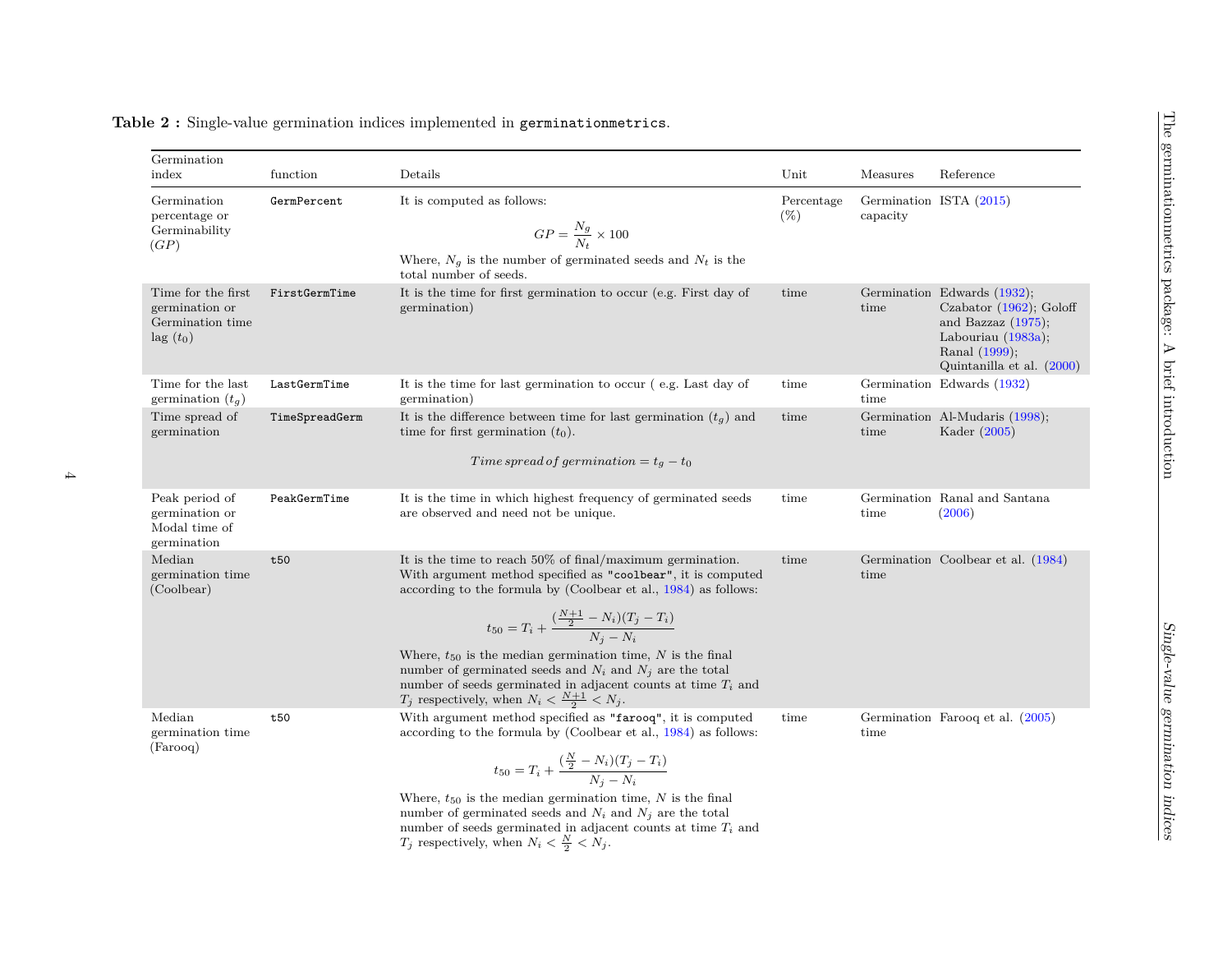| Germination<br>index                                                    | function     | Details                                                                                                                                                                                                                                                                                                                                                                                                                                                                                                                                                                                                               | Unit | Measures | Reference                                                                                                                                            |
|-------------------------------------------------------------------------|--------------|-----------------------------------------------------------------------------------------------------------------------------------------------------------------------------------------------------------------------------------------------------------------------------------------------------------------------------------------------------------------------------------------------------------------------------------------------------------------------------------------------------------------------------------------------------------------------------------------------------------------------|------|----------|------------------------------------------------------------------------------------------------------------------------------------------------------|
| Mean<br>germination time<br>or Mean length of<br>incubation time<br>(T) | MeanGermTime | It is the average length of time required for maximum<br>germination of a seed lot and is estimated according to the<br>following formula.<br>$\overline{T} = \frac{\sum_{i=1}^{k} N_i T_i}{\sum_{i=1}^{k} N_i}$<br>Where, $T_i$ is the time from the start of the experiment to the<br>ith observation, $N_i$ is the number of seeds germinated in the <i>i</i> th<br>time (not the accumulated number, but the number<br>correspondent to the <i>i</i> th observation) and $k$ is the last time of<br>germination.<br>It is the inverse of mean germination rate $(V)$ .<br>$\overline{T} = \frac{1}{\overline{V}}$ | time | time     | Germination Edmond and Drapala<br>$(1958)$ ; Czabator $(1962)$ ;<br>Ellis and Roberts (1980)<br>Labouriau $(1983a)$ ;<br>Ranal and Santana<br>(2006) |
| Variance of<br>germination time<br>$(s_T^2)$                            | VarGermTime  | It is computed according to the following formula.<br>$s_T^2 = \frac{\sum_{i=1}^k N_i (T_i - \overline{T})^2}{\sum_{i=1}^k N_i - 1}$<br>Where, $T_i$ is the time from the start of the experiment to the<br>ith observation, $N_i$ is the number of seeds germinated in the <i>i</i> th<br>time (not the accumulated number, but the number<br>correspondent to the <i>i</i> th observation) and $k$ is the last time of<br>germination.                                                                                                                                                                              | time | time     | Germination Labouriau (1983a);<br>Ranal and Santana<br>(2006)                                                                                        |
| Standard error of<br>germination time<br>$(s_{\overline{T}})$           | SEGermTime   | It signifies the accuracy of the calculation of the mean<br>germination time.<br>It is estimated according to the following formula:<br>$s_{\overline{T}} = \sqrt{\frac{s_T^2}{\sum_{i=1}^k N_i}}$<br>Where, $N_i$ is the number of seeds germinated in the <i>i</i> th time<br>(not the accumulated number, but the number correspondent to<br>the <i>i</i> th observation) and $k$ is the last time of germination.                                                                                                                                                                                                 | time | time     | Germination Labouriau (1983a);<br>Ranal and Santana<br>(2006)                                                                                        |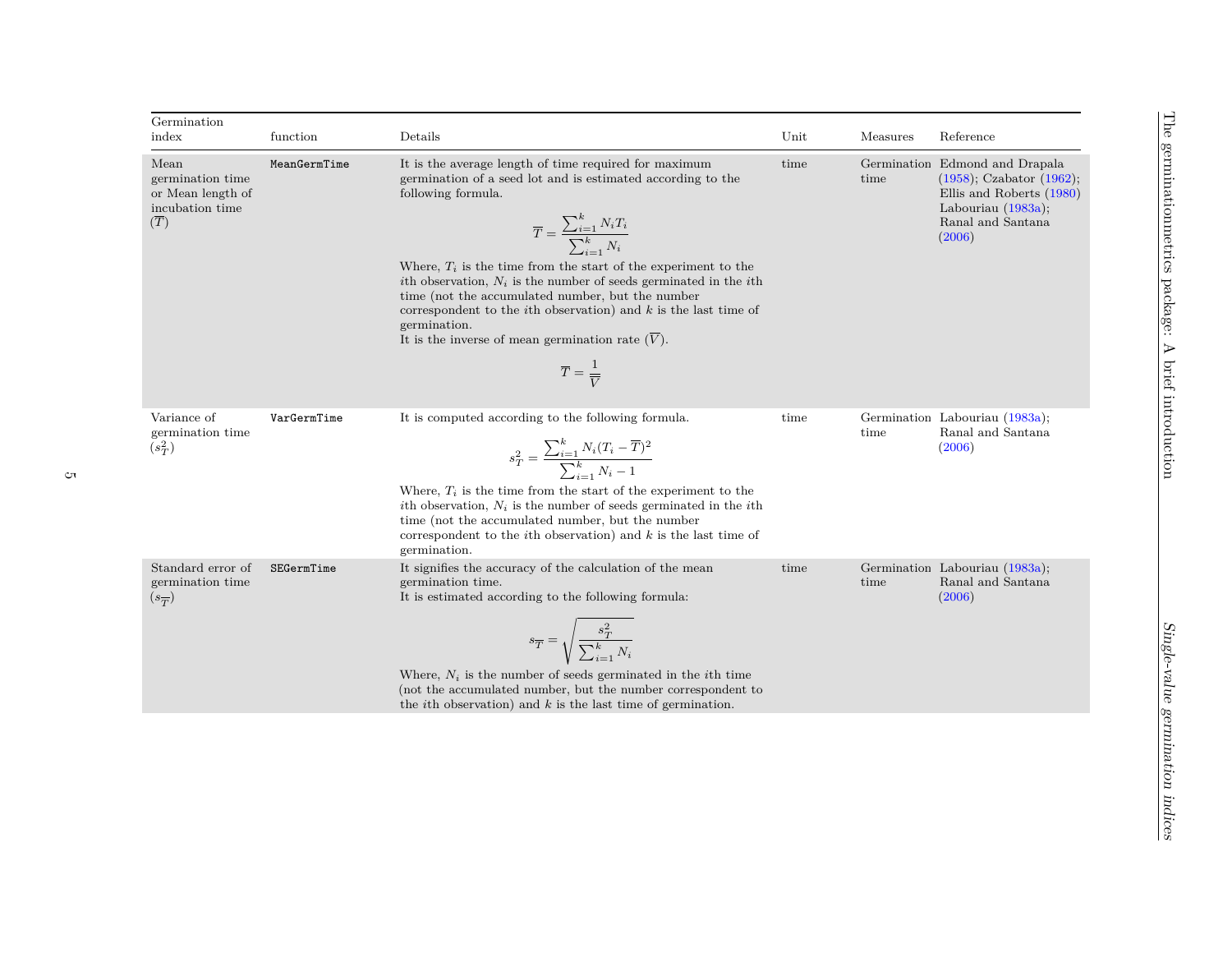| Germination<br>index                                                                                     | function      | Details                                                                                                                                                                                                                                                                                                                                                                                                                                                                                                                                  | Unit             | Measures | Reference                                                                                                                                          |
|----------------------------------------------------------------------------------------------------------|---------------|------------------------------------------------------------------------------------------------------------------------------------------------------------------------------------------------------------------------------------------------------------------------------------------------------------------------------------------------------------------------------------------------------------------------------------------------------------------------------------------------------------------------------------------|------------------|----------|----------------------------------------------------------------------------------------------------------------------------------------------------|
| Mean<br>germination rate<br>$(\overline{V})$                                                             | MeanGermRate  | It is computed according to the following formula:<br>$\overline{V} = \frac{\sum_{i=1}^{k} N_i}{\sum_{i=1}^{k} N_i T_i}$<br>Where, $T_i$ is the time from the start of the experiment to the<br>ith observation, $N_i$ is the number of seeds germinated in the <i>i</i> th<br>time (not the accumulated number, but the number<br>correspondent to the <i>i</i> th observation) and $k$ is the last time of<br>germination.<br>It is the inverse of mean germination rate $(\overline{V})$ .<br>$\overline{V} = \frac{1}{\overline{T}}$ | $time^{-1}$      | rate     | Germination Labouriau and Viladares<br>$(1976)$ ; Labouriau<br>$(1983b)$ ; Ranal and<br>Santana $(2006)$                                           |
| Coefficient of<br>velocity/rate of<br>germination or<br>Kotowski's<br>coefficient of<br>velocity $(CVG)$ | <b>CVG</b>    | It is estimated according to the following formula.<br>$CVG = \frac{\sum_{i=1}^{k} N_i}{\sum_{i=1}^{k} N_i T_i} \times 100$<br>$CVG = \overline{V} \times 100$<br>Where, $T_i$ is the time from the start of the experiment to the<br>ith observation, $N_i$ is the number of seeds germinated in the <i>i</i> th<br>time (not the accumulated number, but the number<br>correspondent to the <i>i</i> th observation) and $k$ is the last time of<br>germination.                                                                       | $\%$ day $^{-1}$ | rate     | Germination Kotowski (1926), Nichols<br>and Heydecker $(1968)$ ;<br>Bewley and Black<br>$(1994)$ , Labouriau<br>$(1983b)$ ; Scott et al.<br>(1984) |
| Variance of<br>germination rate<br>$(s_V^2)$                                                             | VarGermRate   | It is calculated according to the following formula.<br>$s_V^2 = \overline{V}^4 \times s_T^2$<br>Where, $s_T^2$ is the variance of germination time.                                                                                                                                                                                                                                                                                                                                                                                     | $time^{-2}$      | rate     | Germination Labouriau (1983b);<br>Ranal and Santana<br>(2006)                                                                                      |
| Standard error of<br>germination rate<br>$(s_{\overline{V}})$                                            | SEGermRate    | It is estimated according to the following formula.<br>$s_{\overline{V}} = \sqrt{\frac{s_V^2}{\sum_{i=1}^k N_i}}$<br>Where, $N_i$ is the number of seeds germinated in the <i>i</i> th time<br>(not the accumulated number, but the number correspondent to<br>the <i>i</i> th observation) and $k$ is the last time of germination.                                                                                                                                                                                                     | $time^{-1}$      | rate     | Germination Labouriau (1983b);<br>Ranal and Santana<br>(2006)                                                                                      |
| Germination rate<br>as the reciprocal<br>of the median<br>time $(v_{50})$                                | GermRateRecip | It is the reciprocal of the median germination time $(t_{50})$ .<br>$v_{50} = \frac{1}{t_{50}}$                                                                                                                                                                                                                                                                                                                                                                                                                                          | $time^{-1}$      | rate     | Germination Went (1957); Labouriau<br>$(1983b)$ ; Ranal and<br>Santana $(2006)$                                                                    |

D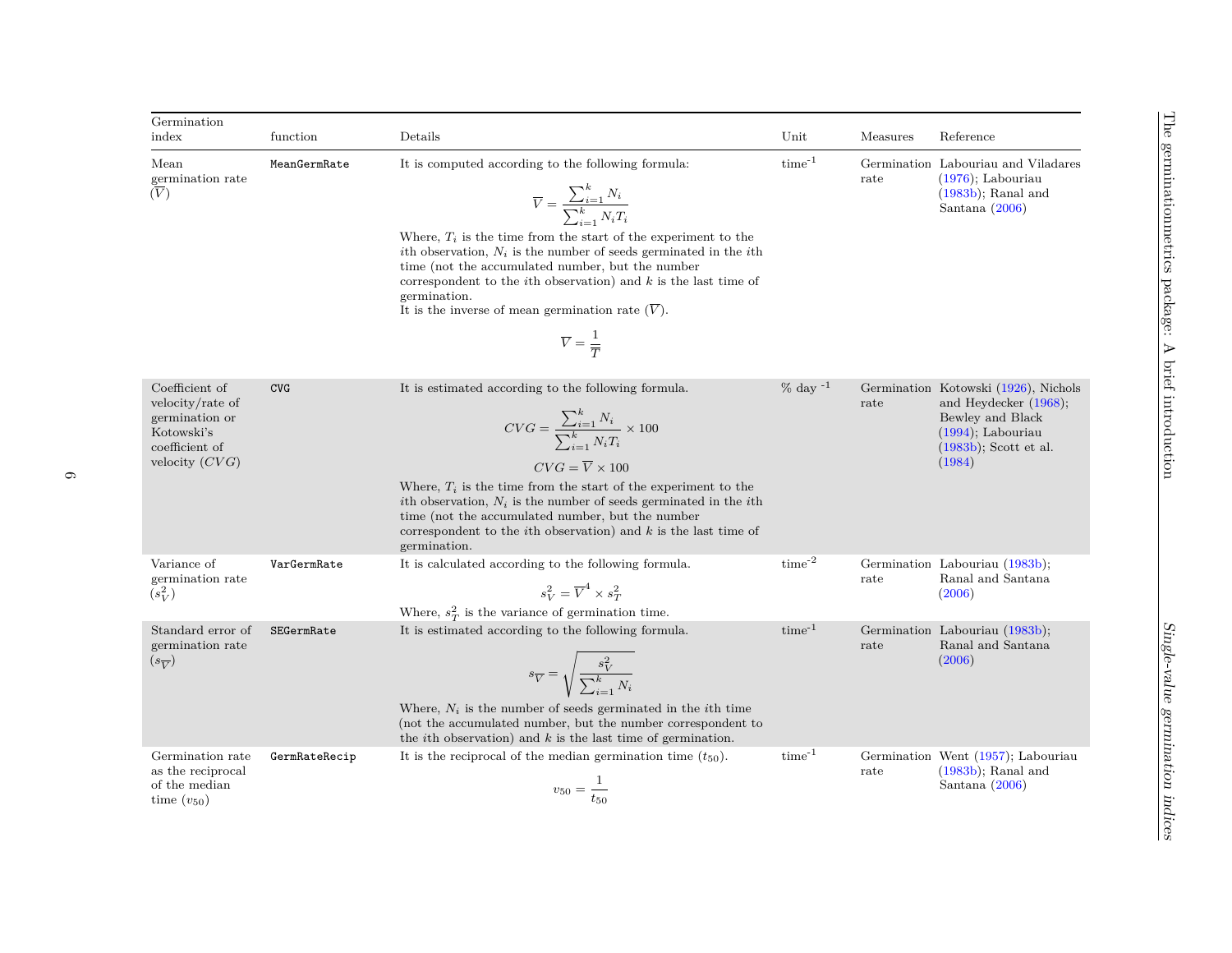| Germination                                                                                                                                       |                 |                                                                                                                                                                                                                                                                                                                                                                                                                                                                                                  |               |          |                                                                                                                                                                                                   |
|---------------------------------------------------------------------------------------------------------------------------------------------------|-----------------|--------------------------------------------------------------------------------------------------------------------------------------------------------------------------------------------------------------------------------------------------------------------------------------------------------------------------------------------------------------------------------------------------------------------------------------------------------------------------------------------------|---------------|----------|---------------------------------------------------------------------------------------------------------------------------------------------------------------------------------------------------|
| index                                                                                                                                             | function        | Details                                                                                                                                                                                                                                                                                                                                                                                                                                                                                          | Unit          | Measures | Reference                                                                                                                                                                                         |
| Speed of<br>germination or<br>Germination rate<br>Index or Index of<br>velocity of<br>germination<br>(Germination)<br>Index according<br>to AOSA) | GermSpeed       | It is the rate of germination in terms of the total number of<br>seeds that germinate in a time interval.<br>It is estimated as follows:<br>$S = \frac{N_1}{T_1} + \frac{N_2}{T_2} + \frac{N_3}{T_3} + \cdots + \frac{N_n}{T_n}$<br>Where, $N_1, N_2, N_3, \dots, N_n$ are the number of germinated<br>seeds observed at time (days or hours) $T_1, T_2, T_3, \dots, T_n$ after<br>sowing. (Not accumulated/cumulative number, but the number<br>of seeds that germinated at the specific time). | $% time^{-1}$ | Mixed    | Throneberry and Smith<br>$(1955)$ ; Maguire $(1962)$ ;<br>Kendrick and Frankland<br>$(1969)$ ; AOSA $(1983)$ ;<br>Khandakar and<br>Bradbeer $(1983);$<br>Bradbeer (1988); Wardle<br>et al. (1991) |
| Speed of<br>$\rm{accumulated}$<br>germination                                                                                                     |                 | GermSpeedAccumulat. It is estimated as follows:<br>$S_{accumulated} = \frac{N_1}{T_1} + \frac{N_1 + N_2}{T_2} + \frac{N_1 + N_2 + N_3}{T_3} + \dots + \frac{N_1 + N_2 + N_3}{T_3}$<br>Where, $N_1, N_2, N_3, \dots, N_n$ are the number of germinated<br>seeds observed at time (days or hours) $T_1, T_2, T_3, \dots, T_n$ after<br>sowing. (Not accumulated/cumulative number, but the number<br>of seeds that germinated at the specific time).                                               | $%time^{-1}$  | Mixed    | Bradbeer (1988); Wardle<br>et al. $(1991)$ ; Haugland<br>and Brandsaeter (1996);<br>Santana and Ranal<br>(2004)                                                                                   |
| Corrected<br>germination rate<br>index                                                                                                            |                 | GermSpeedCorrected It is computed as follows:<br>$S_{corrected} = \frac{S}{EGP}$<br>Where, <i>FGP</i> : the final germination percentage or germinability.                                                                                                                                                                                                                                                                                                                                       | $time^{-1}$   | Mixed    | Evetts and Burnside<br>(1972)                                                                                                                                                                     |
| Mean<br>germination<br>percentage per<br>unit time $\overline{GP}$                                                                                | MeanGermPercent | It is estimated as follows:<br>$\overline{G} = \frac{GP}{T_n}$<br>Where, $GP$ is the final germination percentage and $T_n$ is the<br>total number of intervals (e.g. days) required for final<br>germination.                                                                                                                                                                                                                                                                                   |               | Mixed    | Czabator $(1962)$                                                                                                                                                                                 |
| Number of seeds<br>germinated per<br>unit time $N$                                                                                                | MeanGermNumber  | It is estimated as follows:<br>$\overline{N} = \frac{N_g}{T}$<br>Where, $N_g$ is the number of germinated seeds and $T_n$ is the total<br>number of intervals (e.g. days) required for final germination.                                                                                                                                                                                                                                                                                        |               | Mixed    | Khamassi et al. (2013)                                                                                                                                                                            |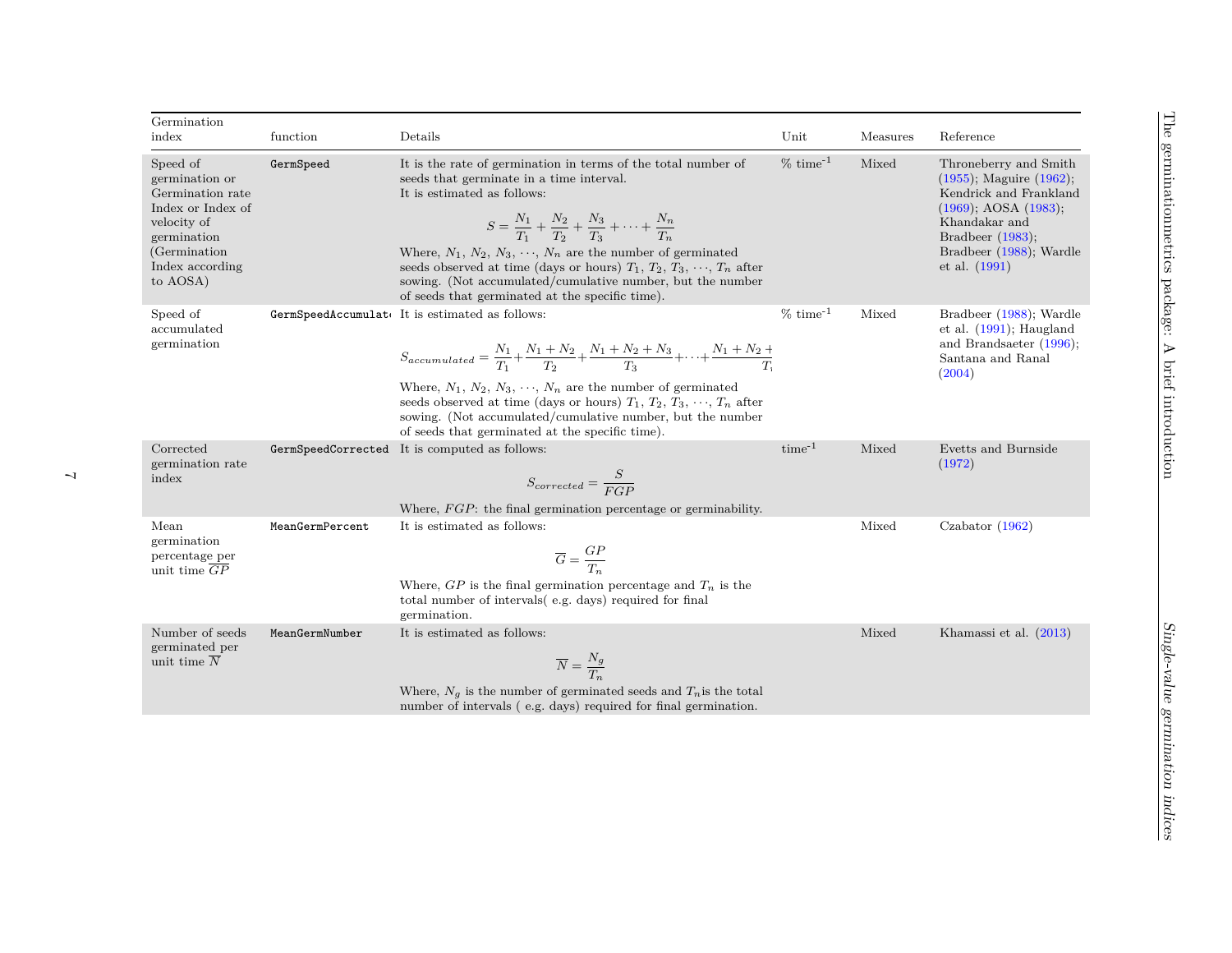| Germination<br>index                                                                   | function       | Details                                                                                                                                                                                                              | Unit | Measures | Reference                                                                                                           |
|----------------------------------------------------------------------------------------|----------------|----------------------------------------------------------------------------------------------------------------------------------------------------------------------------------------------------------------------|------|----------|---------------------------------------------------------------------------------------------------------------------|
| Timson's index<br>$\left(\sum 10\right)$ (Ten<br>summation), $\sum$ 5<br>or $\sum$ 20) | TimsonsIndex   | It is the progressive total of cumulative germination percentage<br>recorded at specific intervals for a set period of time and is<br>estimated in terms of cumulative germination percentage $(G_i)$<br>as follows: |      | Mixed    | Timson $(1965)$ ; Brown<br>and Mayer $(1988)$ ;<br>Baskin and Baskin<br>$(1998)$ ; Goodchild and<br>Walker $(1971)$ |
|                                                                                        |                | $\sum_{i=1}^{l} G_i$                                                                                                                                                                                                 |      |          |                                                                                                                     |
|                                                                                        |                | Where, $G_i$ is the cumulative germination percentage in time<br>interval $i$ and $t$ is the total number of time intervals.<br>It also estimated in terms of partial germination percentage as<br>follows:          |      |          |                                                                                                                     |
|                                                                                        |                | $\sum_{i=1}^{t} g_i(t-j)$                                                                                                                                                                                            |      |          |                                                                                                                     |
|                                                                                        |                | Where, $g_i$ is the germination (not cumulative, but partial<br>germination) in time interval $i$ (i varying from 0 to t) and t is<br>the total number of time intervals and $j = i - 1$ .                           |      |          |                                                                                                                     |
| Modified<br>Timson's Index<br>(Labouriau)                                              | TimsonsIndex   | It is estimated as Timson's index $T$ divided by the sum of<br>partial germination percentages.<br>$T_{mod} = \frac{T}{\sum_{i=1}^{t} g_i}$                                                                          |      | Mixed    | Ranal and Santana<br>(2006)                                                                                         |
| Modified<br>Timson's Index<br>(Khan and<br>Unger)                                      | TimsonsIndex   | It is estimated as Timson's index $(T)$ divided by the number of<br>intervals $(t)$ .<br>$T_{mod} = \frac{T}{4}$                                                                                                     |      | Mixed    | Khan and Ungar (1984)                                                                                               |
| George's index                                                                         | GermRateGeorge | It is estimated as follows:<br>$GR = \sum^{t} N_i K_i$                                                                                                                                                               |      | Mixed    | George $(1961)$ ; Tucker<br>and Wright $(1965)$ ;<br>Nichols and Heydecker<br>(1968)                                |
|                                                                                        |                | Where $N_i$ is the number of seeds germinated by ith interval and<br>$K_i$ is the number of intervals(eg. days) until the end of the test.                                                                           |      |          |                                                                                                                     |
| Peak value<br>(Czabator)                                                               | PeakValue      | It is the maximum quotient obtained by dividing successive<br>cumulative germination values by the relevant incubation time.                                                                                         |      | Mixed    | Czabator $(1962)$                                                                                                   |

л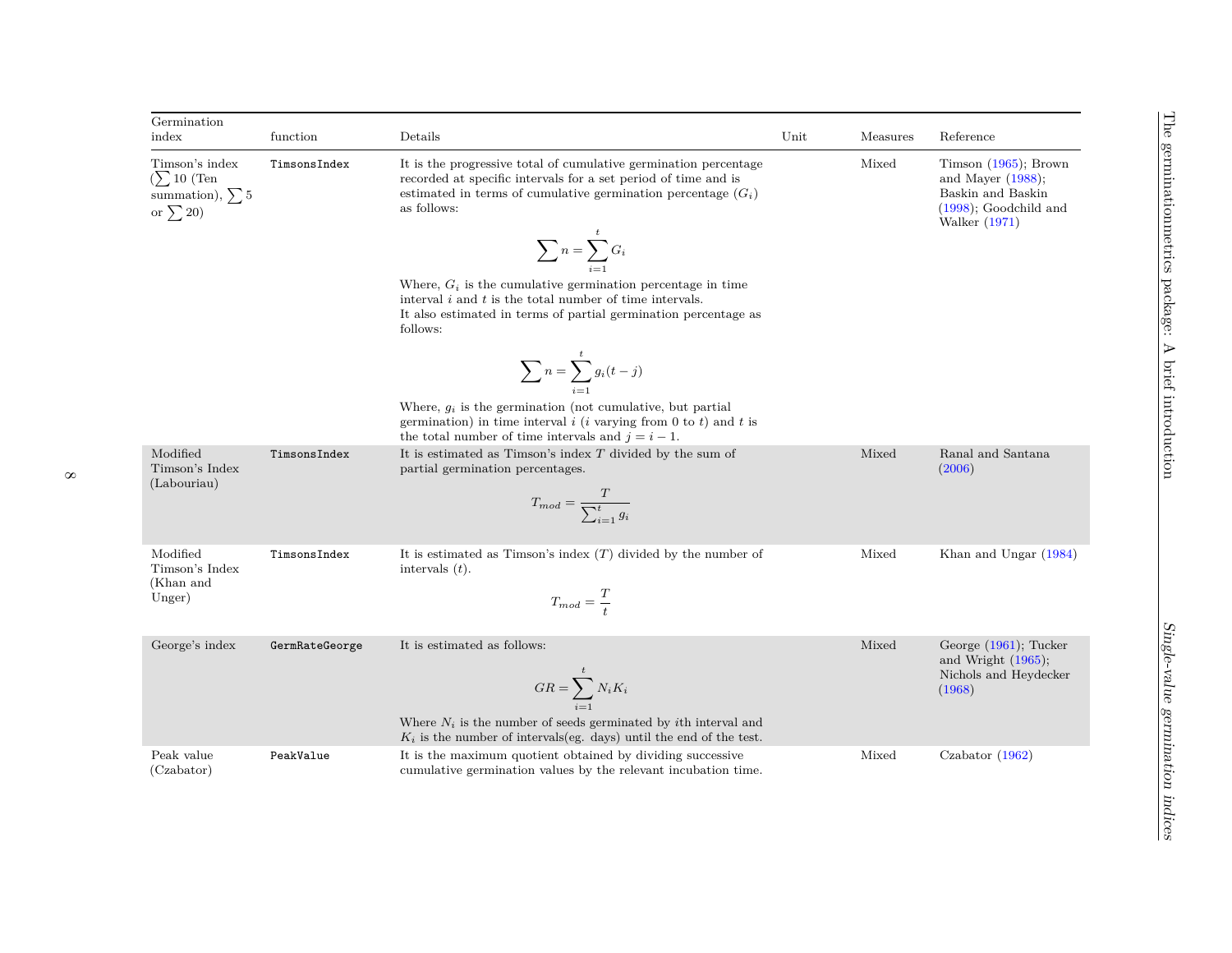| Germination<br>index                                   | function     | Details                                                                                                                                                                                                                                                                                                                                                                                                                                                                                                                                                                                                                                                     | Unit | Measures                 | Reference                                       |
|--------------------------------------------------------|--------------|-------------------------------------------------------------------------------------------------------------------------------------------------------------------------------------------------------------------------------------------------------------------------------------------------------------------------------------------------------------------------------------------------------------------------------------------------------------------------------------------------------------------------------------------------------------------------------------------------------------------------------------------------------------|------|--------------------------|-------------------------------------------------|
| Germination<br>value (Czabator)                        | GermValue    | It is computed as follows:<br>$GV = PV \times MDG$<br>Where, $PV$ is the peak value and $MDG$ is the mean daily<br>germination percentage.<br>It can also be computed for other time intervals of successive<br>germination counts, by replacing $MDG$ with the mean<br>germination percentage per unit time $(GP)$ .                                                                                                                                                                                                                                                                                                                                       |      | Mixed                    | Czabator $(1962)$                               |
| Germination<br>value (Diavanshir<br>and Pourbiek)      | GermValue    | It is computed as follows:<br>$GV = \frac{\sum DGS}{N} \times GP \times k$<br>Where, DGS is the daily germination speed computed by<br>dividing cumulative germination percentage by the number of<br>days since the beginning of the test, $N$ is the frequency or<br>number of DGS calculated during the test, $GP$ is the<br>germination percentage expressed over 100 and $k$ is a constant.<br>The value of $k$ is decided on the basis of average daily speed of<br>germination $\left(\frac{\sum DGS}{N}\right)$ . If it is less than 10, then k value of 10<br>can be used and if it is more than 10, then value of 7 or 8 can<br>be used for $k$ . |      | Mixed                    | Djavanshir and Pourbeik<br>(1976)               |
| Coefficient of<br>uniformity of<br>germination         | CUGerm       | It is computed as follows:<br>$CUG = \frac{\sum_{i=1}^{k} N_i}{\sum_{i=1}^{k} (\overline{T} - T_i)^2 N_i}$<br>Where, $\overline{T}$ is the the mean germination time, $T_i$ is the time from<br>the start of the experiment to the <i>i</i> th observation (day for the<br>example); $N_i$ is the number of seeds germinated in the <i>i</i> th time<br>(not the accumulated number, but the number correspondent to<br>the <i>i</i> th observation), and $k$ is the last time of germination.                                                                                                                                                              |      | Germinatin<br>unifromity | Heydecker $(1972)$ ;<br>Bewley and Black (1994) |
| Coefficient of<br>variation of the<br>germination time | CVSEGermTime | It is estimated as follows:<br>$CV_T = \sqrt{\frac{s_T^2}{\overline{T}}}$<br>Where, $s_T^2$ is the variance of germination time and $\overline{T}$ is the                                                                                                                                                                                                                                                                                                                                                                                                                                                                                                   |      | Germinatin<br>unifromity | Ranal and Santana<br>(2006)                     |

where,  $s_T$  is the variant<br>mean germination time.

 $\circ$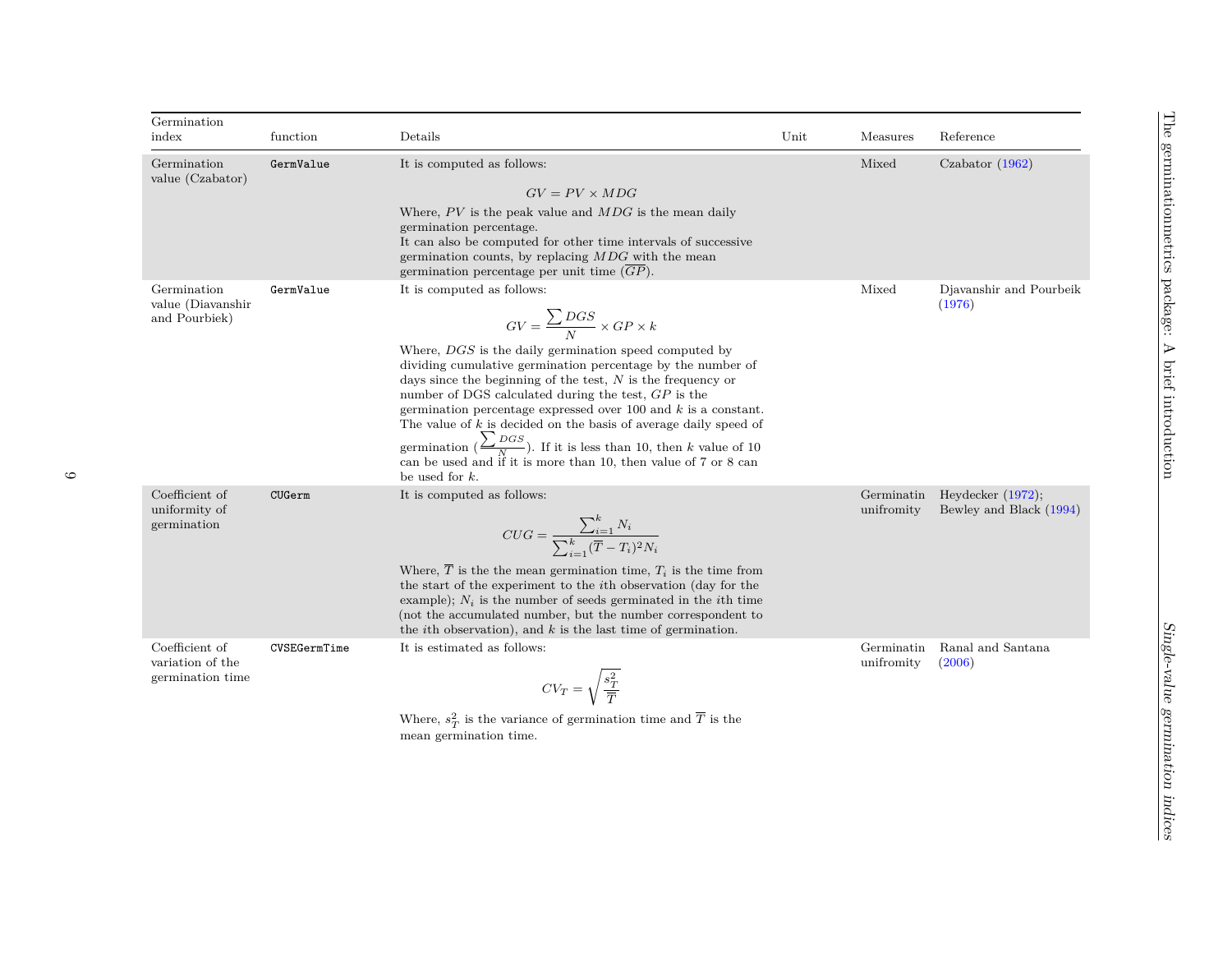| Germination<br>index                                                                                                         | function        | Details                                                                                                                                                                                                                                                                                                                                                                                                                                                                                                                | Unit | Measures  | Reference                                                                                 |
|------------------------------------------------------------------------------------------------------------------------------|-----------------|------------------------------------------------------------------------------------------------------------------------------------------------------------------------------------------------------------------------------------------------------------------------------------------------------------------------------------------------------------------------------------------------------------------------------------------------------------------------------------------------------------------------|------|-----------|-------------------------------------------------------------------------------------------|
| Synchronization<br>index $(E)$ or<br>Uncertainty of<br>the germination<br>process $(U)$ or<br>informational<br>entropy $(H)$ | GermUncertainty | It is estimated as follows:<br>$\overline{E} = -\sum_{i=1}^k f_i \log_2 f_i$<br>Where, $f_i$ is the relative frequency of germination<br>$(f_i = \frac{N_i}{\sum_{i=1}^k N_i}), N_i$ is the number of seeds germinated on the<br><i>i</i> th time and $k$ is the last day of observation.                                                                                                                                                                                                                              | bit  | synchrony | Germination Shannon (1948);<br>Labouriau and Viladares<br>$(1976)$ ; Labouriau<br>(1983b) |
| Synchrony of<br>germination $(Z)$<br>index)                                                                                  | GermSynchrony   | It is computed as follows:<br>$Z = \frac{\sum_{i=1}^{k} C_{N_i,2}}{C_{\Sigma N_i,2}}$<br>Where, $C_{N_i,2}$ is the partial combination of the two germinated<br>seeds from among $N_i$ , the number of seeds germinated on the<br>ith time (estimated as $C_{N_i,2} = \frac{Ni(N_i-1)}{2}$ ) and $C_{\Sigma N_i,2}$ is the<br>partial combination of the two germinated seeds from among<br>the total number of seeds germinated at the final count,<br>assuming that all seeds that germinated did so simultaneously. |      | synchrony | Germination Primack (1985); Ranal<br>and Santana $(2006)$                                 |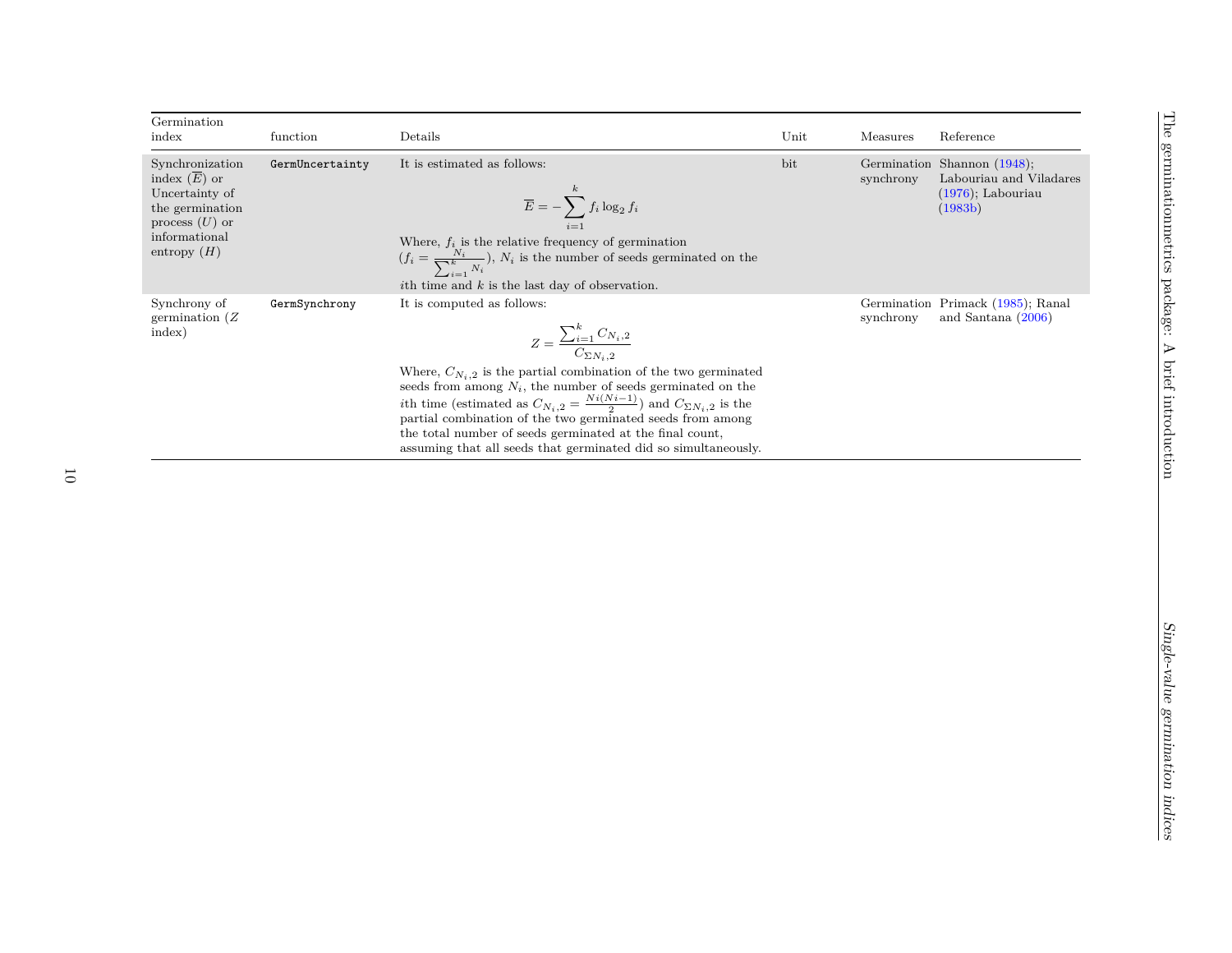#### **Examples**

[1] 5

```
GermPercent()
x <- c(0, 0, 0, 0, 4, 17, 10, 7, 1, 0, 1, 0, 0, 0)
y <- c(0, 0, 0, 0, 4, 21, 31, 38, 39, 39, 40, 40, 40, 40)
# From partial germination counts
GermPercent(germ.counts = x, total.seeds = 50)
[1] 80
# From cumulative germination counts
GermPercent(germ.counts = y, total.seeds = 50, partial = FALSE)
[1] 80
# From number of germinated seeds
GermPercent(germinated.seeds = 40, total.seeds = 50)
[1] 80
FirstGermTime(), LastGermTime(), PeakGermTime(), TimeSpreadGerm()
x <- c(0, 0, 0, 0, 4, 17, 10, 7, 1, 0, 1, 0, 0, 0)
y <- c(0, 0, 0, 0, 4, 21, 31, 38, 39, 39, 40, 40, 40, 40)
z <- c(0, 0, 0, 0, 11, 11, 9, 7, 1, 0, 1, 0, 0, 0)
int \leftarrow 1:length(x)# From partial germination counts
#----------------------------------------------------------------------------
FirstGermTime(germ.counts = x, intervals = int)
[1] 5
LastGermTime(germ.counts = x, intervals = int)
[1] 11
TimeSpreadGerm(germ.counts = x, intervals = int)
[1] 6
PeakGermTime(germ.counts = x, intervals = int)
[1] 6
# For multiple peak germination times
PeakGermTime(germ.counts = z, intervals = int)
Warning in PeakGermTime(germ.counts = z, intervals = int): Multiple peak
germination times exist.
[1] 5 6
# From cumulative germination counts
#----------------------------------------------------------------------------
FirstGermTime(germ.counts = y, intervals = int, partial = FALSE)
```
11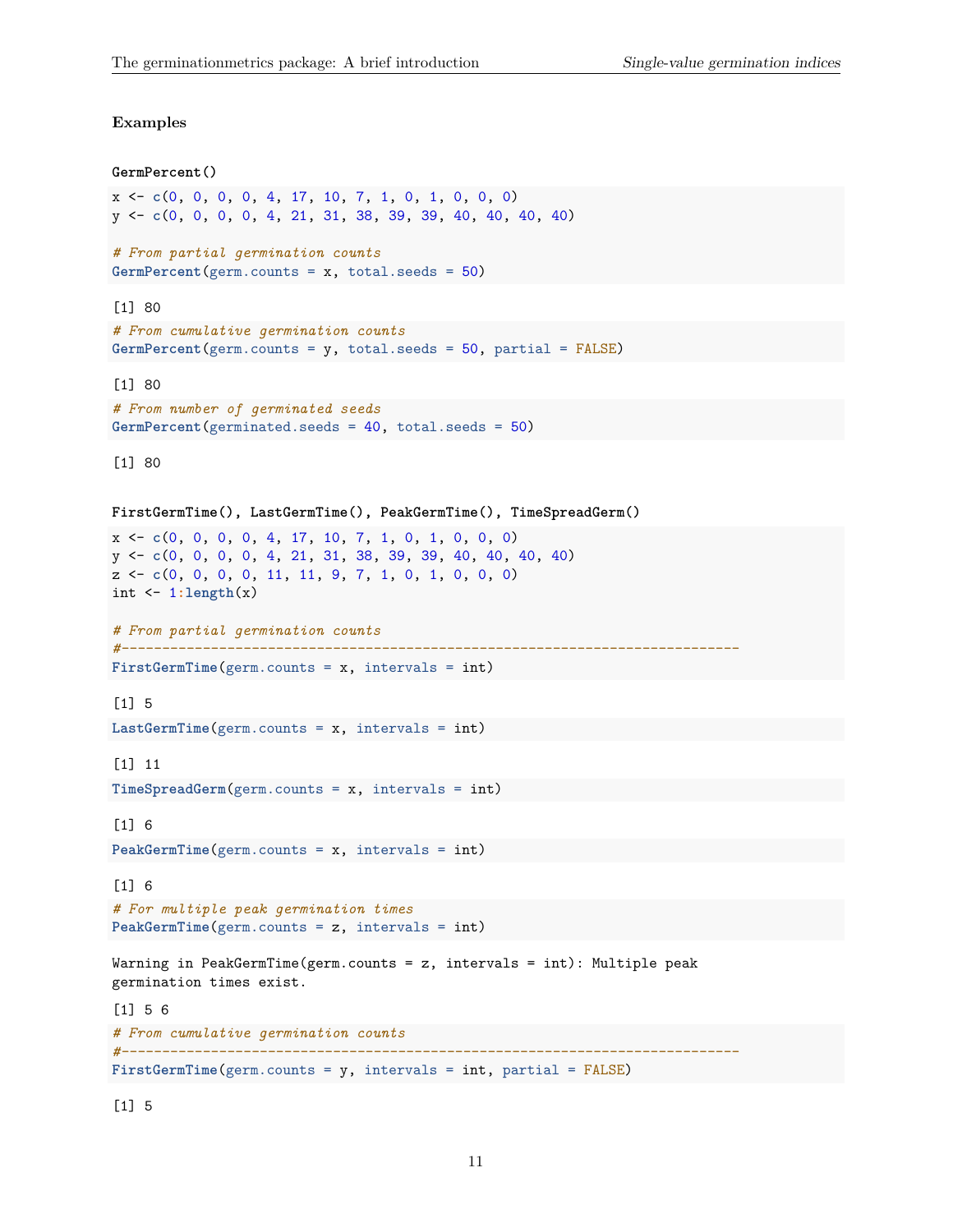```
LastGermTime(germ.counts = y, intervals = int, partial = FALSE)
[1] 11
TimeSpreadGerm(germ.counts = y, intervals = int, partial = FALSE)
[1] 6
PeakGermTime(germ.counts = y, intervals = int, partial = FALSE)
[1] 6
# For multiple peak germination time
PeakGermTime(germ.counts = cumsum(z), intervals = int, partial = FALSE)
Warning in PeakGermTime(germ.counts = cum(s), intervals = int, partial =
FALSE): Multiple peak germination times exist.
[1] 5 6
t50()
x <- c(0, 0, 0, 0, 4, 17, 10, 7, 1, 0, 1, 0, 0, 0)
y <- c(0, 0, 0, 0, 4, 21, 31, 38, 39, 39, 40, 40, 40, 40)
int <- 1:length(x)
# From partial germination counts
#----------------------------------------------------------------------------
t50(germ.counts = x, intervals = int, method = "coolbear")
[1] 5.970588
t50(germ.counts = x, intervals = int, method = "farooq")
[1] 5.941176
# From cumulative germination counts
#----------------------------------------------------------------------------
t50(germ.counts = y, intervals = int, partial = FALSE, method = "coolbear")
[1] 5.970588
t50(germ.counts = y, intervals = int, partial = FALSE, method = "farooq")
[1] 5.941176
MeanGermTime(), VarGermTime(), SEGermTime(), CVSEGermTime()
x <- c(0, 0, 0, 0, 4, 17, 10, 7, 1, 0, 1, 0, 0, 0)
y <- c(0, 0, 0, 0, 4, 21, 31, 38, 39, 39, 40, 40, 40, 40)
int \leftarrow 1:length(x)# From partial germination counts
#----------------------------------------------------------------------------
MeanGermTime(germ.counts = x, intervals = int)
```
[1] 6.7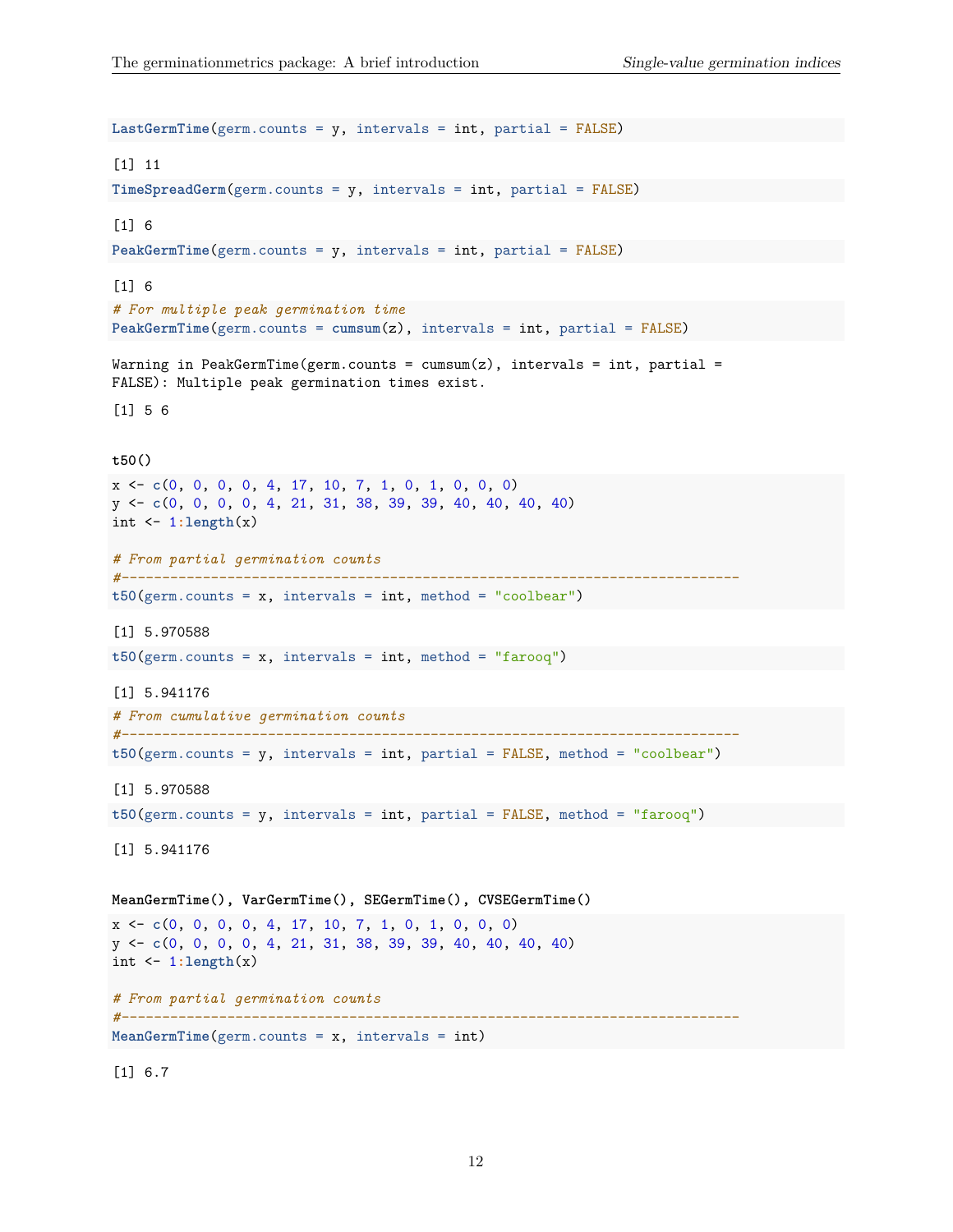```
VarGermTime(germ.counts = x, intervals = int)
[1] 1.446154
SEGermTime(germ.counts = x, intervals = int)
[1] 0.1901416
CVSEGermTime(germ.counts = x, intervals = int)
[1] 0.1794868
# From cumulative germination counts
#----------------------------------------------------------------------------
MeanGermTime(germ.counts = y, intervals = int, partial = FALSE)
[1] 6.7
VarGermTime(germ.counts = y, intervals = int, partial = FALSE)
[1] 19.04012
SEGermTime(germ.counts = y, intervals = int, partial = FALSE)
[1] 0.2394781
CVSEGermTime(germ.counts = y, intervals = int, partial = FALSE)
[1] 0.6512685
MeanGermRate(), CVG(), VarGermRate(), SEGermRate(), GermRateRecip()
x <- c(0, 0, 0, 0, 4, 17, 10, 7, 1, 0, 1, 0, 0, 0)
y <- c(0, 0, 0, 0, 4, 21, 31, 38, 39, 39, 40, 40, 40, 40)
int <- 1:length(x)
# From partial germination counts
#----------------------------------------------------------------------------
MeanGermRate(germ.counts = x, intervals = int)
[1] 0.1492537
CVG(germ.counts = x, intervals = int)[1] 14.92537
VarGermRate(germ.counts = x, intervals = int)
[1] 0.0007176543
SEGermRate(germ.counts = x, intervals = int)
[1] 0.004235724
GermRateRecip(germ.counts = x, intervals = int, method = "coolbear")
[1] 0.1674877
GermRateRecip(germ.counts = x, intervals = int, method = "farooq")
```
[1] 0.1683168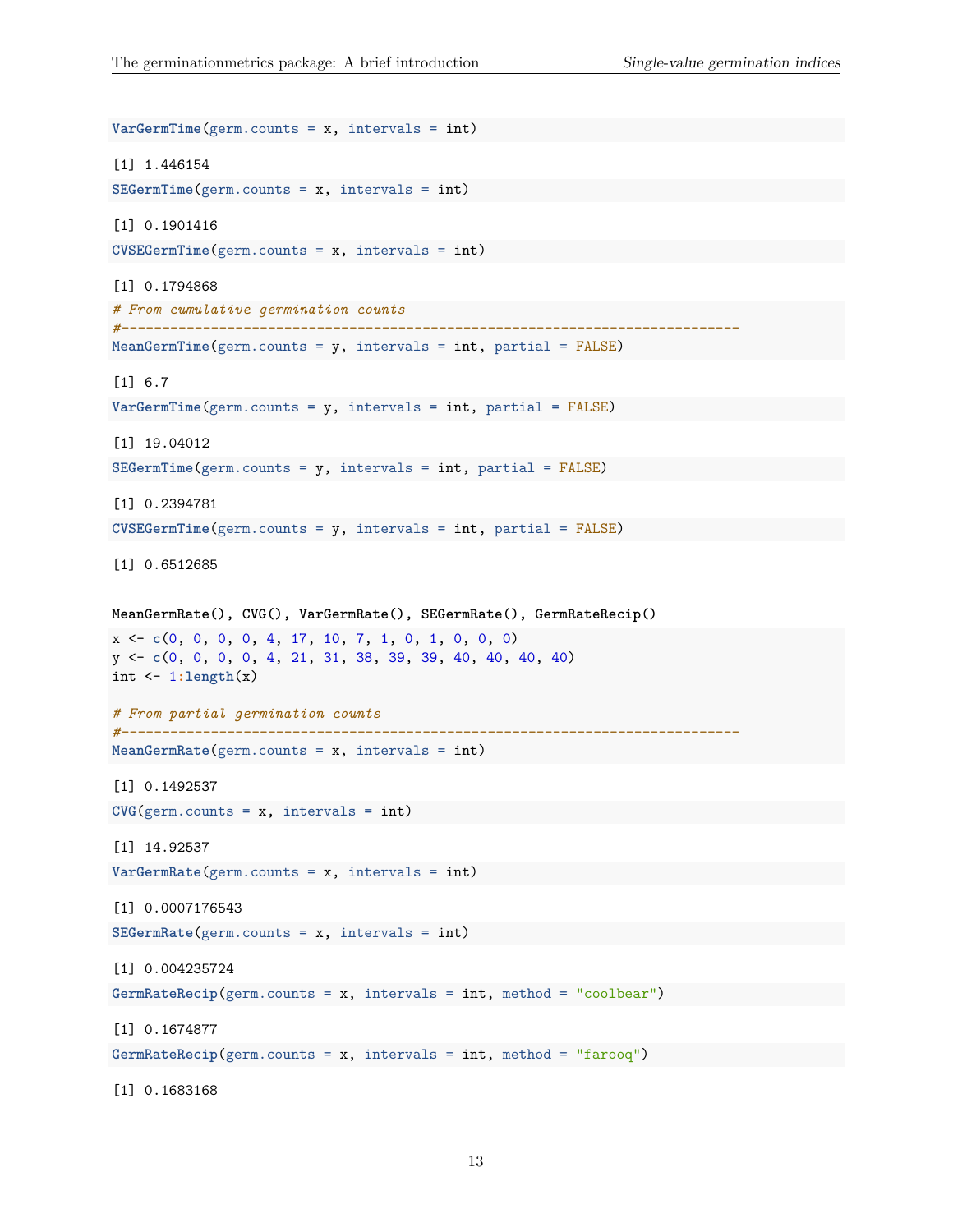```
# From cumulative germination counts
#----------------------------------------------------------------------------
MeanGermRate(germ.counts = y, intervals = int, partial = FALSE)
[1] 0.1492537
CVG(germ.counts = y, intervals = int, partial = FALSE)[1] 14.92537
VarGermRate(germ.counts = y, intervals = int, partial = FALSE)
[1] 0.009448666
SEGermRate(germ.counts = y, intervals = int, partial = FALSE)
[1] 0.005334776
GermRateRecip(germ.counts = y, intervals = int,
               method = "coolbear", partial = FALSE)
[1] 0.1674877
GermRateRecip(germ.counts = y, intervals = int,
              method = "farooq", partial = FALSE)
[1] 0.1683168
GermSpeed(), GermSpeedAccumulated(), GermSpeedCorrected()
x <- c(0, 0, 0, 0, 4, 17, 10, 7, 1, 0, 1, 0, 0, 0)
y <- c(0, 0, 0, 0, 4, 21, 31, 38, 39, 39, 40, 40, 40, 40)
int <- 1:length(x)
# From partial germination counts
#----------------------------------------------------------------------------
GermSpeed(germ.counts = x, intervals = int)
[1] 6.138925
GermSpeedAccumulated(germ.counts = x, intervals = int)
[1] 34.61567
GermSpeedCorrected(germ.counts = x, intervals = int, total.seeds = 50)
[1] 0.07673656
# From cumulative germination counts
#----------------------------------------------------------------------------
GermSpeed(germ.counts = y, intervals = int, partial = FALSE)
[1] 6.138925
GermSpeedAccumulated(germ.counts = y, intervals = int, partial = FALSE)
[1] 34.61567
GermSpeedCorrected(germ.counts = y, intervals = int,
                    partial = FALSE, total.seeds = 50)
```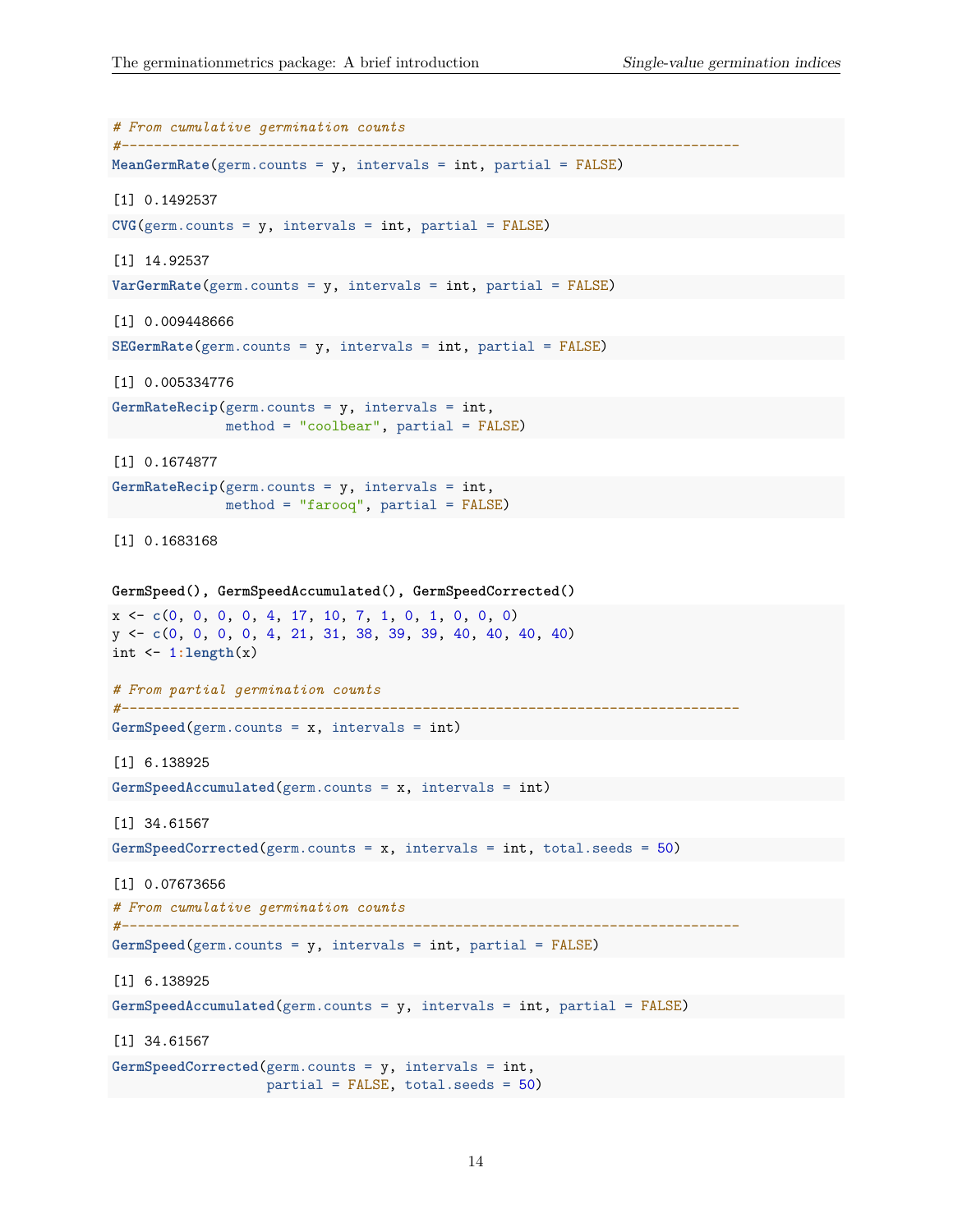#### [1] 0.009245369

```
GermSpeed(), GermSpeedAccumulated(), GermSpeedCorrected()
x <- c(0, 0, 0, 0, 4, 17, 10, 7, 1, 0, 1, 0, 0, 0)
y <- c(0, 0, 0, 0, 4, 21, 31, 38, 39, 39, 40, 40, 40, 40)
int \leftarrow 1:length(x)# From partial germination counts
#----------------------------------------------------------------------------
GermSpeed(germ.counts = x, intervals = int)
[1] 6.138925
GermSpeedAccumulated(germ.counts = x, intervals = int)
[1] 34.61567
GermSpeedCorrected(germ.counts = x, intervals = int, total.seeds = 50)
[1] 0.07673656
# From cumulative germination counts
#----------------------------------------------------------------------------
GermSpeed(germ.counts = y, intervals = int, partial = FALSE)
[1] 6.138925
GermSpeedAccumulated(germ.counts = y, intervals = int, partial = FALSE)
[1] 34.61567
GermSpeedCorrected(germ.counts = y, intervals = int,
                    partial = FALSE, total.seeds = 50)
[1] 0.009245369
MeanGermPercent(), MeanGermNumber()
x <- c(0, 0, 0, 0, 4, 17, 10, 7, 1, 0, 1, 0, 0, 0)
y <- c(0, 0, 0, 0, 4, 21, 31, 38, 39, 39, 40, 40, 40, 40)
int <- 1:length(x)
# From partial germination counts
#----------------------------------------------------------------------------
MeanGermPercent(germ.counts = x, total.seeds = 50, intervals = int)
[1] 5.714286
MeanGermNumber(germ.counts = x, intervals = int)
[1] 2.857143
# From cumulative germination counts
#----------------------------------------------------------------------------
MeanGermPercent(germ.counts = y, total.seeds = 50, intervals = int, partial = FALSE)
```
[1] 5.714286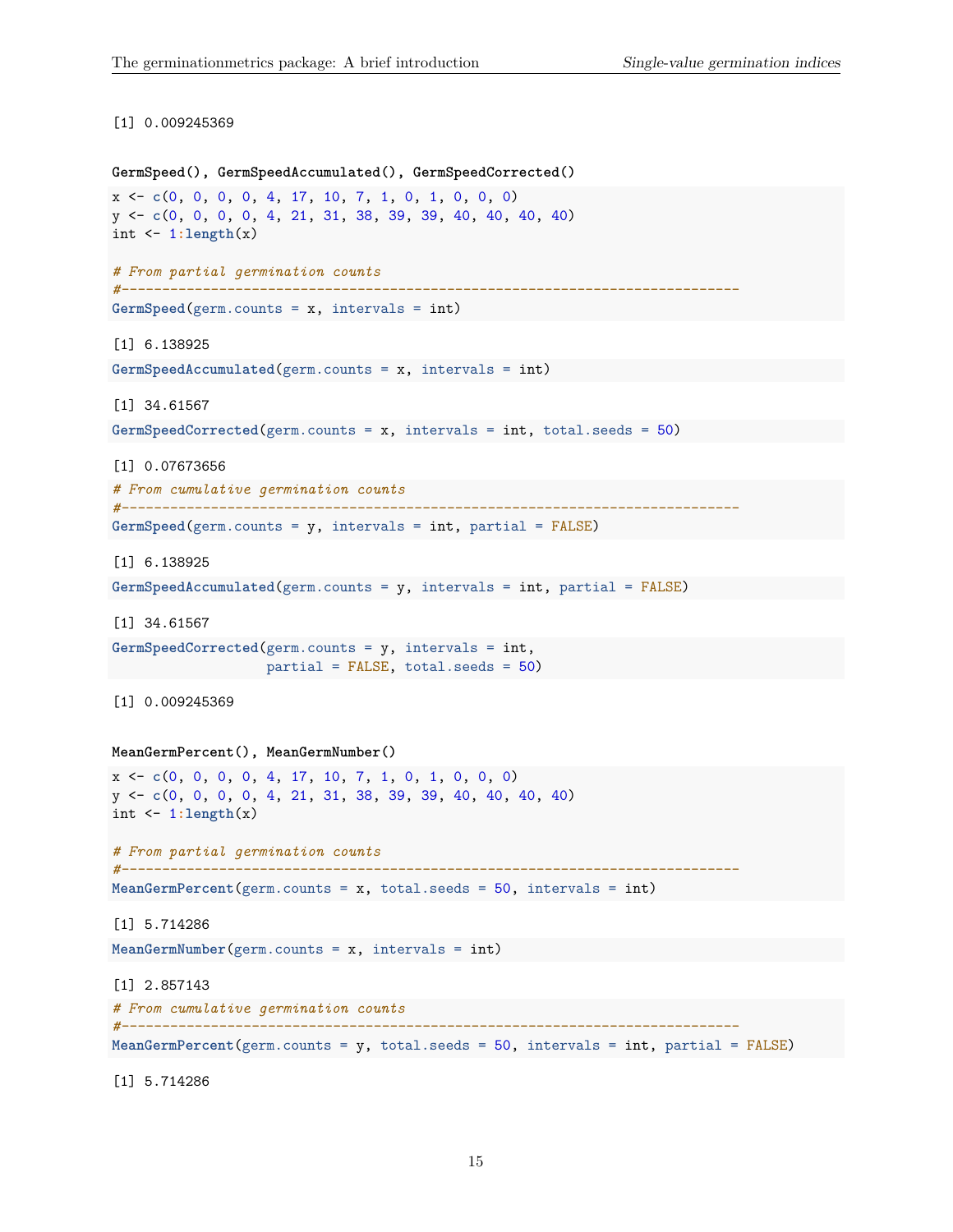```
MeanGermNumber(germ.counts = y, intervals = int, partial = FALSE)
[1] 2.857143
# From number of germinated seeds
#----------------------------------------------------------------------------
MeanGermPercent(germinated.seeds = 40, total.seeds = 50, intervals = int)
[1] 5.714286
TimsonsIndex(), GermRateGeorge()
x <- c(0, 0, 0, 0, 4, 17, 10, 7, 1, 0, 1, 0, 0, 0)
y <- c(0, 0, 0, 0, 4, 21, 31, 38, 39, 39, 40, 40, 40, 40)
int \leftarrow 1:length(x)# From partial germination counts
#----------------------------------------------------------------------------
# Wihout max specified
TimsonsIndex(germ.counts = x, intervals = int, total.eeds = 50)[1] 664
TimsonsIndex(germ.counts = x, intervals = int, total.seeds = 50,
           modification = "none")
[1] 664
TimsonsIndex(germ.counts = x, intervals = int, total.seeds = 50,
             modification = "labouriau")
[1] 8.3
TimsonsIndex(germ.counts = x, intervals = int, total.seeds = 50,
             modification = "khanunger")
[1] 47.42857
# With max specified
TimsonsIndex(germ.counts = x, intervals = int, total.seeds = 50, max = 10)
[1] 344
TimsonsIndex(germ.counts = x, intervals = int, total.eeds = 50,max = 10, modification = "none")
[1] 344
TimsonsIndex(germ.counts = x, intervals = int, total.seeds = 50,
             max = 10, modification = "labouriau")
[1] 4.410256
TimsonsIndex(germ.counts = x, intervals = int, total.seeds = 50,
             max = 10, modification = "khanunger")
[1] 24.57143
# Wihout max specified
GermRateGeorge(germ.counts = x, intervals = int)
```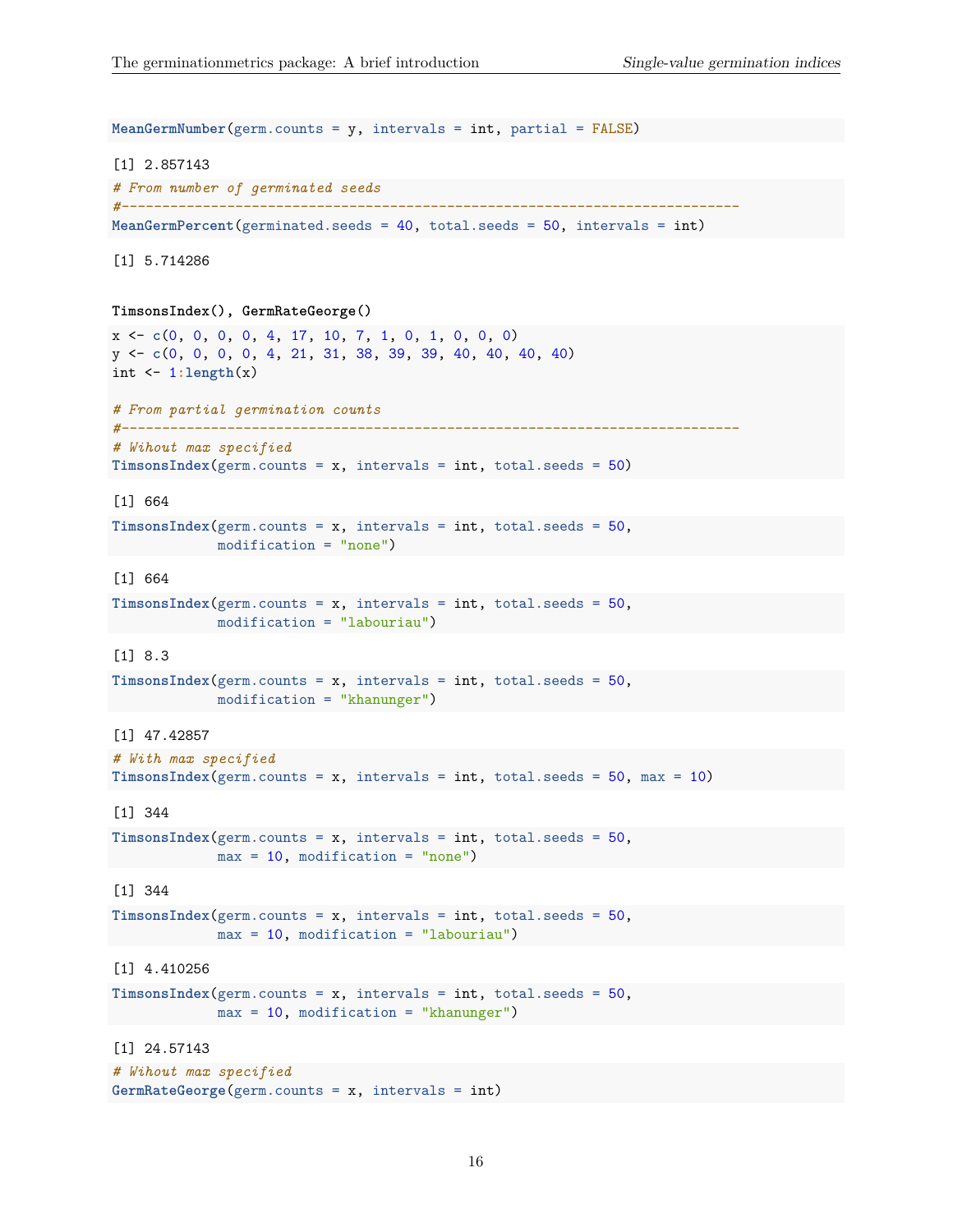```
[1] 332
# With max specified
GermRateGeorge(germ.counts = x, intervals = int, max = 10)
[1] 172
GermRateGeorge(germ.counts = x, intervals = int, max = 14)
[1] 332
# From cumulative germination counts
#----------------------------------------------------------------------------
# Wihout max specified
GermRateGeorge(germ.counts = x, intervals = int, partial = TRUE)
[1] 332
# With max specified
GermRateGeorge(germ.counts = x, intervals = int, partial = TRUE, max = 10)
[1] 172
GermRateGeorge(germ.counts = x, intervals = int, partial = TRUE, max = 14)
[1] 332
PeakValue(), GermValue()
x <- c(0, 0, 34, 40, 21, 10, 4, 5, 3, 5, 8, 7, 7, 6, 6, 4, 0, 2, 0, 2)
y <- c(0, 0, 34, 74, 95, 105, 109, 114, 117, 122, 130, 137, 144, 150,
    156, 160, 160, 162, 162, 164)
int <- 1:length(x)
total.seeds = 200
# From partial germination counts
#----------------------------------------------------------------------------
PeakValue(germ.counts = x, intervals = int, total.seeds = 200)
[1] 9.5
GermValue(germ.counts = x, intervals = int, total.seeds = 200,
       method = "czabator")
$`Germination Value`
[1] 38.95
[[2]]
  germ.counts intervals Cumulative.germ.counts Cumulative.germ.percent
3 34 3 34 17.0
4 40 4 74 37.0
5 21 5 95 47.5
6 10 6 105 52.5
7 4 7 109 54.5
8 5 8 114 57.0
9 3 9 117 58.5
```
10 5 10 122 61.0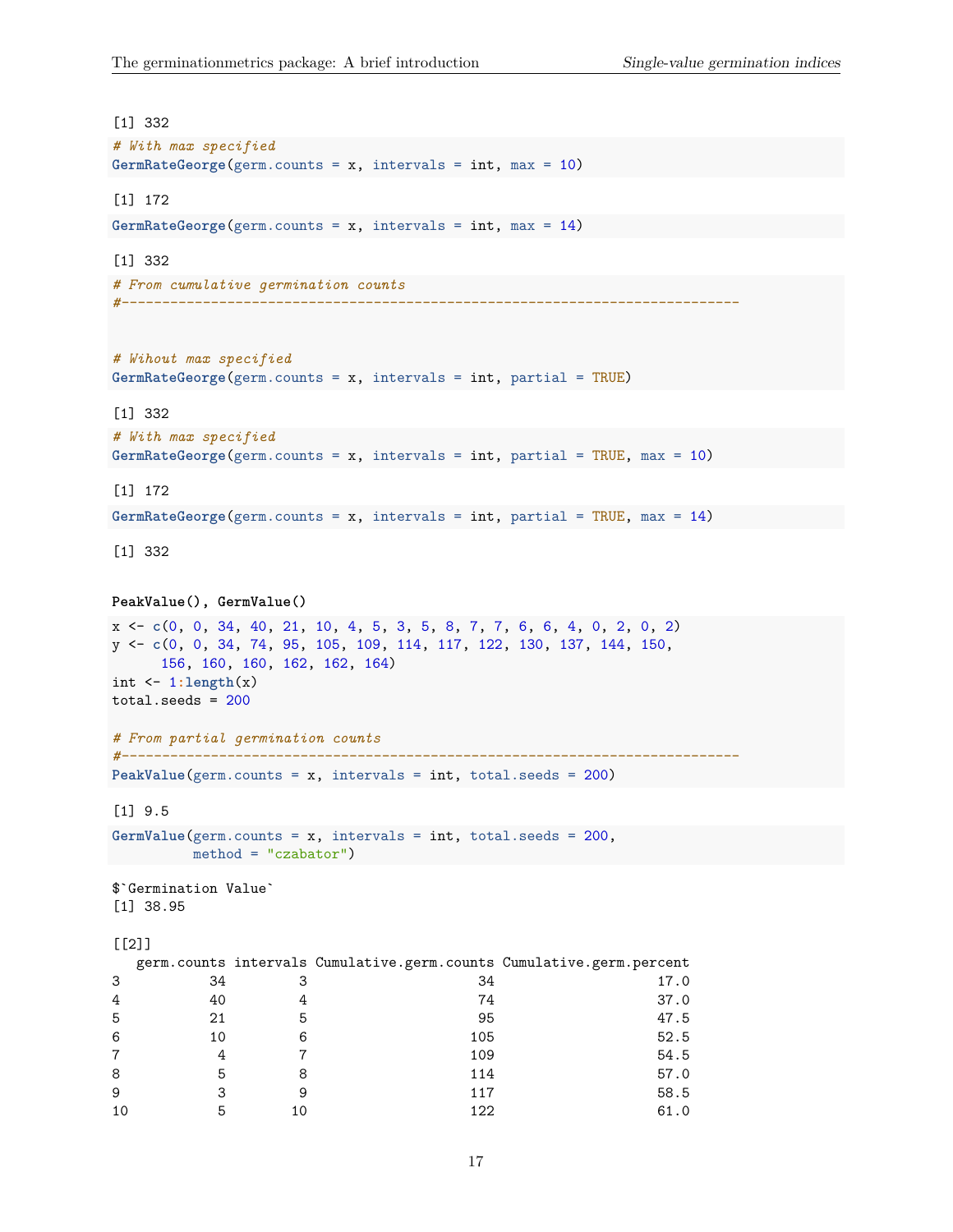| 11<br>12<br>13<br>14<br>15<br>16<br>17                                                                                                                                                                                                                                    | 8<br>7<br>7<br>6<br>6<br>4<br>0 | 11<br>12<br>13<br>14<br>15<br>16<br>17                            | 130<br>137<br>144<br>150<br>156<br>160<br>160                              | 65.0<br>68.5<br>72.0<br>75.0<br>78.0<br>80.0<br>80.0 |
|---------------------------------------------------------------------------------------------------------------------------------------------------------------------------------------------------------------------------------------------------------------------------|---------------------------------|-------------------------------------------------------------------|----------------------------------------------------------------------------|------------------------------------------------------|
| 18                                                                                                                                                                                                                                                                        | 2                               | 18                                                                | 162                                                                        | 81.0                                                 |
| 19                                                                                                                                                                                                                                                                        | 0<br>$\overline{2}$             | 19                                                                | 162<br>164                                                                 | 81.0<br>82.0                                         |
| 20<br><b>DGS</b>                                                                                                                                                                                                                                                          |                                 | 20                                                                |                                                                            |                                                      |
| 5.666667<br>3<br>9.250000<br>4<br>9.500000<br>5<br>8.750000<br>6<br>7.785714<br>7<br>7.125000<br>8<br>6.500000<br>9<br>10 6.100000<br>11 5.909091<br>12 5.708333<br>13 5.538462<br>14 5.357143<br>15 5.200000<br>16 5.000000<br>17 4.705882<br>18 4.500000<br>19 4.263158 |                                 |                                                                   |                                                                            |                                                      |
| 20 4.100000                                                                                                                                                                                                                                                               |                                 |                                                                   |                                                                            |                                                      |
|                                                                                                                                                                                                                                                                           |                                 | GermValue(germ.counts = $x$ , intervals = int, total.seeds = 200, |                                                                            |                                                      |
| \$'Germination Value'<br>$[1]$ 53.36595                                                                                                                                                                                                                                   |                                 | method = "dp", $k = 10$ )                                         |                                                                            |                                                      |
|                                                                                                                                                                                                                                                                           |                                 |                                                                   |                                                                            |                                                      |
| $[2]$                                                                                                                                                                                                                                                                     |                                 |                                                                   |                                                                            |                                                      |
| 3                                                                                                                                                                                                                                                                         | 34                              | 3                                                                 | germ.counts intervals Cumulative.germ.counts Cumulative.germ.percent<br>34 | 17.0                                                 |
| $\ensuremath{4}$                                                                                                                                                                                                                                                          | 40                              | 4                                                                 | 74                                                                         | 37.0                                                 |
| 5                                                                                                                                                                                                                                                                         | 21                              | $\mathbf 5$                                                       | 95                                                                         | 47.5                                                 |
| $\,6$                                                                                                                                                                                                                                                                     | 10                              | 6                                                                 | 105                                                                        | 52.5                                                 |
| $\bf 7$                                                                                                                                                                                                                                                                   | $\ensuremath{4}$                | $\boldsymbol{7}$                                                  | 109                                                                        | 54.5                                                 |
| 8                                                                                                                                                                                                                                                                         | $\mathbf 5$                     | 8                                                                 | 114                                                                        | 57.0                                                 |
| 9                                                                                                                                                                                                                                                                         | 3                               | $\mathsf 9$                                                       | 117                                                                        | 58.5                                                 |
| 10                                                                                                                                                                                                                                                                        | 5                               | 10                                                                | 122                                                                        | 61.0                                                 |
| $11\,$                                                                                                                                                                                                                                                                    | 8                               | $11\,$                                                            | 130                                                                        | 65.0                                                 |
| $12\,$                                                                                                                                                                                                                                                                    | $\boldsymbol{7}$                | 12                                                                | 137                                                                        | 68.5                                                 |
| 13                                                                                                                                                                                                                                                                        | $\overline{7}$                  | 13                                                                | 144                                                                        | 72.0                                                 |
| $14\,$                                                                                                                                                                                                                                                                    | 6                               | 14                                                                | 150                                                                        | 75.0                                                 |
| 15                                                                                                                                                                                                                                                                        | 6                               | 15                                                                | 156                                                                        | 78.0                                                 |
| 16                                                                                                                                                                                                                                                                        | $\ensuremath{4}$                | 16                                                                | 160                                                                        | 80.0                                                 |
| $17\,$                                                                                                                                                                                                                                                                    | 0                               | $17\,$                                                            | 160                                                                        | 80.0                                                 |
| 18                                                                                                                                                                                                                                                                        | $\sqrt{2}$                      | 18                                                                | 162                                                                        | 81.0                                                 |
| 19                                                                                                                                                                                                                                                                        | $\mathsf{O}\xspace$             | 19                                                                | 162                                                                        | 81.0                                                 |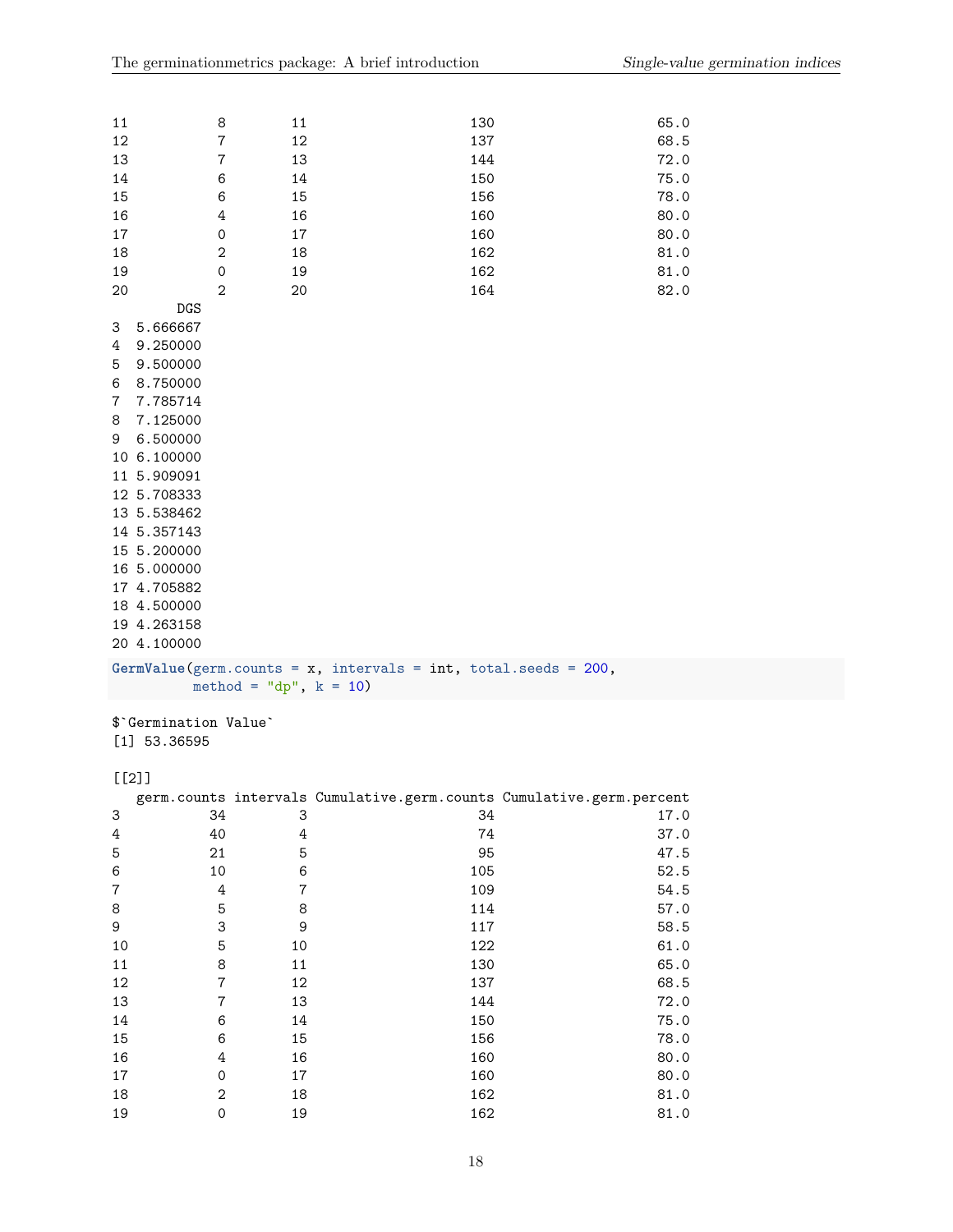| 20               |                      | 2                              | 20     |                                         | 164                                                                  | 82.0 |
|------------------|----------------------|--------------------------------|--------|-----------------------------------------|----------------------------------------------------------------------|------|
|                  |                      | DGS SumDGSbyN                  |        | GV                                      |                                                                      |      |
|                  |                      | 3 5.666667 5.666667 9.633333   |        |                                         |                                                                      |      |
| 4                |                      | 9.250000 7.458333 27.595833    |        |                                         |                                                                      |      |
| 5                |                      | 9.500000 8.138889 38.659722    |        |                                         |                                                                      |      |
| 6                |                      | 8.750000 8.291667 43.531250    |        |                                         |                                                                      |      |
| 7                |                      | 7.785714 8.190476 44.638095    |        |                                         |                                                                      |      |
| 8                |                      | 7.125000 8.012897 45.673512    |        |                                         |                                                                      |      |
|                  |                      | 9 6.500000 7.796769 45.611097  |        |                                         |                                                                      |      |
|                  |                      | 10 6.100000 7.584673 46.266503 |        |                                         |                                                                      |      |
|                  |                      | 11 5.909091 7.398497 48.090230 |        |                                         |                                                                      |      |
|                  |                      | 12 5.708333 7.229481 49.521942 |        |                                         |                                                                      |      |
|                  |                      | 13 5.538462 7.075752 50.945411 |        |                                         |                                                                      |      |
|                  |                      | 14 5.357143 6.932534 51.994006 |        |                                         |                                                                      |      |
|                  |                      | 15 5.200000 6.799262 53.034246 |        |                                         |                                                                      |      |
|                  |                      | 16 5.000000 6.670744 53.365948 |        |                                         |                                                                      |      |
|                  |                      | 17 4.705882 6.539753 52.318022 |        |                                         |                                                                      |      |
|                  |                      | 18 4.500000 6.412268 51.939373 |        |                                         |                                                                      |      |
|                  |                      | 19 4.263158 6.285850 50.915385 |        |                                         |                                                                      |      |
|                  |                      | 20 4.100000 6.164414 50.548194 |        |                                         |                                                                      |      |
|                  |                      |                                |        |                                         |                                                                      |      |
|                  | \$testend            |                                |        |                                         |                                                                      |      |
|                  | $[1] 16$             |                                |        |                                         |                                                                      |      |
|                  |                      |                                |        | # From cumulative germination counts    |                                                                      |      |
|                  |                      |                                |        |                                         |                                                                      |      |
|                  |                      |                                |        |                                         | PeakValue(germ.counts = $y$ , interval = int, total.seeds = 200,     |      |
|                  |                      | $partial = FALSE)$             |        |                                         |                                                                      |      |
|                  |                      |                                |        |                                         |                                                                      |      |
|                  | $[1]$ 9.5            |                                |        |                                         |                                                                      |      |
|                  |                      |                                |        |                                         | GermValue(germ.counts = $y$ , intervals = int, total.seeds = 200,    |      |
|                  |                      |                                |        | $partial = FALSE, method = "czabator")$ |                                                                      |      |
|                  |                      |                                |        |                                         |                                                                      |      |
|                  | \$ Germination Value |                                |        |                                         |                                                                      |      |
|                  | $[1]$ 38.95          |                                |        |                                         |                                                                      |      |
|                  |                      |                                |        |                                         |                                                                      |      |
| $[$ [2]]         |                      |                                |        |                                         |                                                                      |      |
|                  |                      |                                |        |                                         | germ.counts intervals Cumulative.germ.counts Cumulative.germ.percent |      |
| 3                |                      | 34                             | 3      |                                         | 34                                                                   | 17.0 |
| 4                |                      | 40                             | 4      |                                         | 74                                                                   | 37.0 |
| 5                |                      | 21                             | 5      |                                         | 95                                                                   | 47.5 |
| 6                |                      | 10                             | 6      |                                         | 105                                                                  | 52.5 |
| $\boldsymbol{7}$ |                      | $\,4$                          | 7      |                                         | 109                                                                  | 54.5 |
| 8                |                      | 5                              | 8      |                                         | 114                                                                  | 57.0 |
| 9                |                      | 3                              | 9      |                                         | 117                                                                  | 58.5 |
| 10               |                      | $\overline{5}$                 | 10     |                                         | 122                                                                  | 61.0 |
| 11               |                      | 8                              | $11\,$ |                                         | 130                                                                  | 65.0 |
| 12               |                      | $\overline{7}$                 | 12     |                                         | 137                                                                  | 68.5 |
| 13               |                      | $\overline{7}$                 | 13     |                                         | 144                                                                  | 72.0 |

14 6 14 150 75.0 15 6 15 156 156 78.0 16 4 16 160 80.0 17 0 17 160 80.0 18 2 18 162 81.0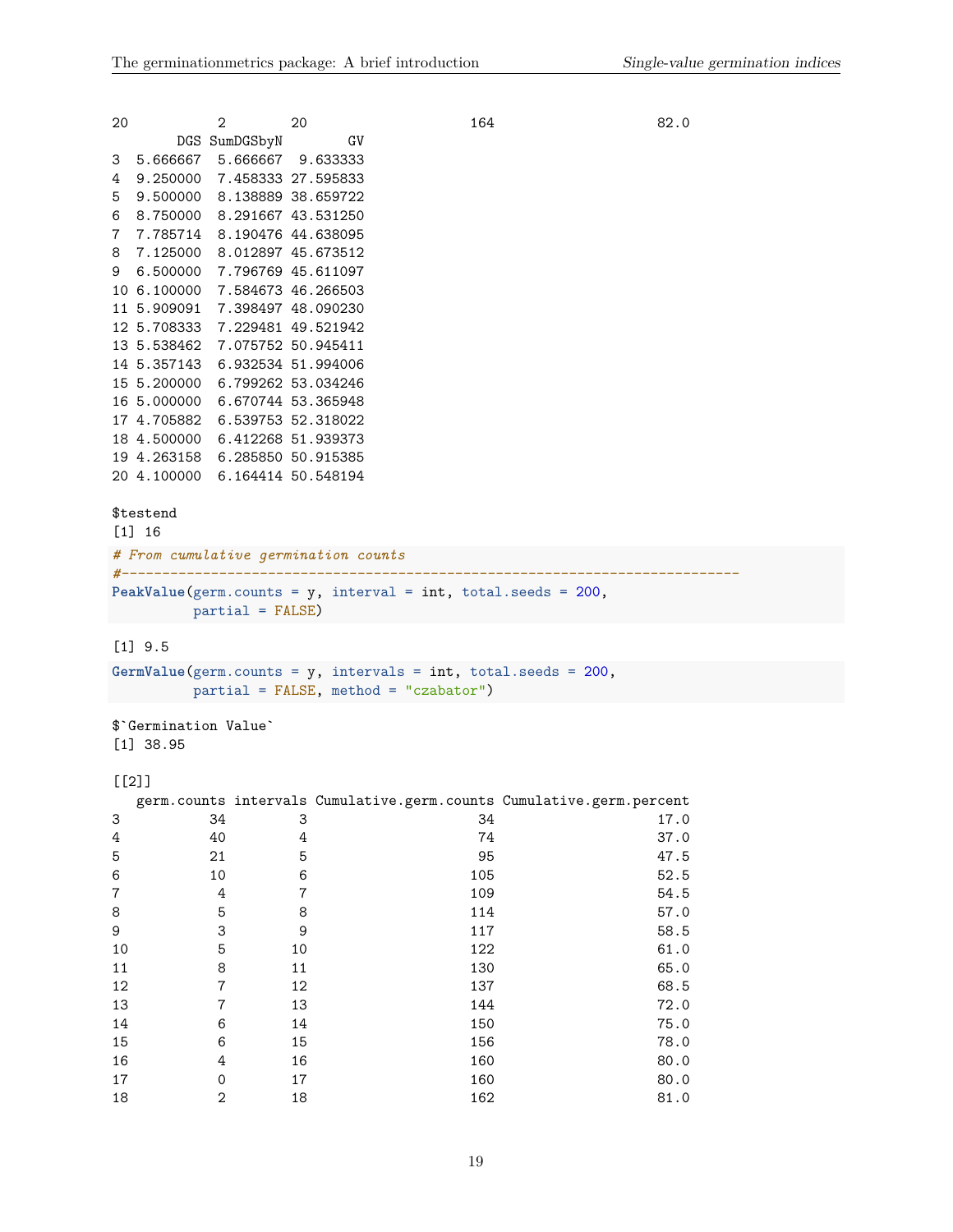| 20                              | $\mathbf 0$<br>2                                                                                                                                                                                                                                                    | 19<br>20                                   | 162<br>164                                                                                                      | 81.0<br>82.0 |  |
|---------------------------------|---------------------------------------------------------------------------------------------------------------------------------------------------------------------------------------------------------------------------------------------------------------------|--------------------------------------------|-----------------------------------------------------------------------------------------------------------------|--------------|--|
| 3<br>4<br>5<br>6<br>7<br>8<br>9 | <b>DGS</b><br>5.666667<br>9.250000<br>9.500000<br>8.750000<br>7.785714<br>7.125000<br>6.500000<br>10 6.100000<br>11 5.909091<br>12 5.708333<br>13 5.538462<br>14 5.357143<br>15 5.200000<br>16 5.000000<br>17 4.705882<br>18 4.500000<br>19 4.263158<br>20 4.100000 |                                            |                                                                                                                 |              |  |
|                                 |                                                                                                                                                                                                                                                                     |                                            | GermValue(germ.counts = $y$ , intervals = int, total.seeds = 200,<br>partial = FALSE, method = "dp", $k = 10$ ) |              |  |
|                                 | \$'Germination Value'                                                                                                                                                                                                                                               |                                            |                                                                                                                 |              |  |
|                                 | $[1]$ 53.36595                                                                                                                                                                                                                                                      |                                            |                                                                                                                 |              |  |
|                                 | $[2]$                                                                                                                                                                                                                                                               |                                            |                                                                                                                 |              |  |
|                                 |                                                                                                                                                                                                                                                                     |                                            | germ.counts intervals Cumulative.germ.counts Cumulative.germ.percent                                            |              |  |
| 3                               | 34                                                                                                                                                                                                                                                                  | 3                                          | 34                                                                                                              | 17.0         |  |
| 4                               | 40                                                                                                                                                                                                                                                                  | 4                                          | 74                                                                                                              | 37.0         |  |
| 5                               | 21                                                                                                                                                                                                                                                                  | 5                                          | 95                                                                                                              | 47.5         |  |
| 6                               | 10                                                                                                                                                                                                                                                                  | 6                                          | 105                                                                                                             | 52.5         |  |
| 7                               | 4                                                                                                                                                                                                                                                                   | $\boldsymbol{7}$                           | 109                                                                                                             | 54.5         |  |
| 8                               | 5                                                                                                                                                                                                                                                                   | 8                                          | 114                                                                                                             | 57.0         |  |
| 9                               | 3                                                                                                                                                                                                                                                                   | 9                                          | 117                                                                                                             | 58.5         |  |
| 10                              | 5                                                                                                                                                                                                                                                                   | 10                                         | 122                                                                                                             | 61.0         |  |
| 11                              | 8                                                                                                                                                                                                                                                                   | 11                                         | 130                                                                                                             | 65.0         |  |
| 12                              | $\overline{7}$                                                                                                                                                                                                                                                      | 12                                         | 137                                                                                                             | 68.5         |  |
| 13                              | $\overline{7}$                                                                                                                                                                                                                                                      | 13                                         | 144                                                                                                             | 72.0         |  |
| 14                              | 6                                                                                                                                                                                                                                                                   | $14\,$                                     | 150                                                                                                             | 75.0         |  |
| 15                              | 6                                                                                                                                                                                                                                                                   | 15                                         | 156                                                                                                             | 78.0         |  |
| 16                              | 4                                                                                                                                                                                                                                                                   | 16                                         | 160                                                                                                             | 80.0         |  |
| $17\,$                          | 0                                                                                                                                                                                                                                                                   | $17\,$                                     | 160                                                                                                             | 80.0         |  |
| 18                              | $\sqrt{2}$                                                                                                                                                                                                                                                          | 18                                         | 162                                                                                                             | 81.0         |  |
| 19                              | 0                                                                                                                                                                                                                                                                   | 19                                         | 162                                                                                                             | 81.0         |  |
| 20                              | $\overline{2}$                                                                                                                                                                                                                                                      | 20                                         | 164                                                                                                             | 82.0         |  |
|                                 | DGS SumDGSbyN                                                                                                                                                                                                                                                       | ${\rm GV}$                                 |                                                                                                                 |              |  |
| 3<br>4                          | 5.666667<br>9.250000                                                                                                                                                                                                                                                | 5.666667<br>9.633333<br>7.458333 27.595833 |                                                                                                                 |              |  |

6 8.750000 8.291667 43.531250 7 7.785714 8.190476 44.638095 8 7.125000 8.012897 45.673512

5 9.500000 8.138889 38.659722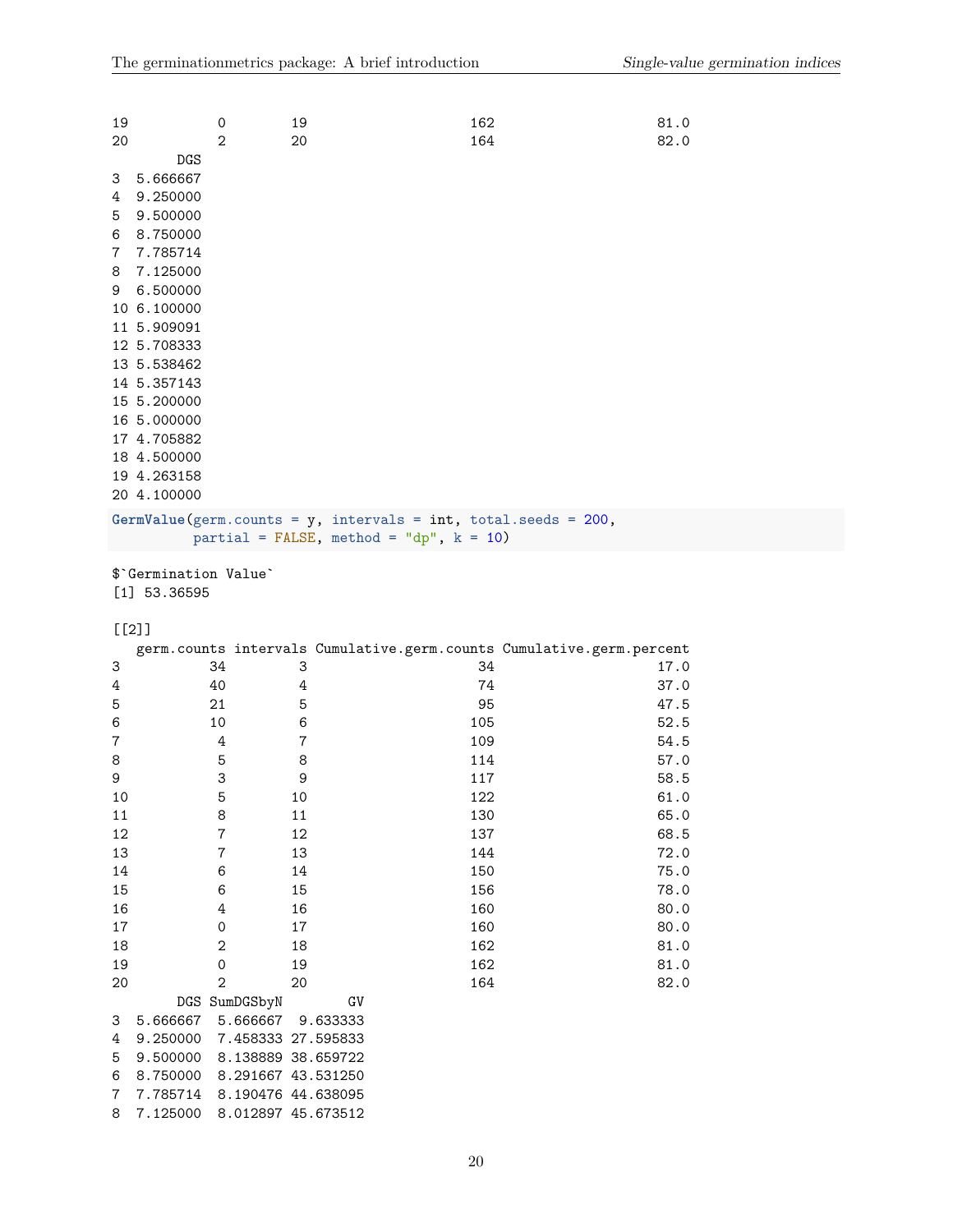```
9 6.500000 7.796769 45.611097
10 6.100000 7.584673 46.266503
11 5.909091 7.398497 48.090230
12 5.708333 7.229481 49.521942
13 5.538462 7.075752 50.945411
14 5.357143 6.932534 51.994006
15 5.200000 6.799262 53.034246
16 5.000000 6.670744 53.365948
17 4.705882 6.539753 52.318022
18 4.500000 6.412268 51.939373
19 4.263158 6.285850 50.915385
20 4.100000 6.164414 50.548194
$testend
[1] 16
CUGerm()
x <- c(0, 0, 0, 0, 4, 17, 10, 7, 1, 0, 1, 0, 0, 0)
y <- c(0, 0, 0, 0, 4, 21, 31, 38, 39, 39, 40, 40, 40, 40)
int <- 1:length(x)
# From partial germination counts
#----------------------------------------------------------------------------
CUGerm(germ.counts = x, intervals = int)
[1] 0.7092199
# From cumulative germination counts
#----------------------------------------------------------------------------
CUGerm(germ.counts = y, intervals = int, partial = FALSE)
[1] 0.05267935
GermSynchrony(), GermUncertainty()
x <- c(0, 0, 0, 0, 4, 17, 10, 7, 1, 0, 1, 0, 0, 0)
y <- c(0, 0, 0, 0, 4, 21, 31, 38, 39, 39, 40, 40, 40, 40)
int <- 1:length(x)
# From partial germination counts
#----------------------------------------------------------------------------
GermSynchrony(germ.counts = x, intervals = int)
[1] 0.2666667
GermUncertainty(germ.counts = x, intervals = int)
[1] 2.062987
# From cumulative germination counts
#----------------------------------------------------------------------------
GermSynchrony(germ.counts = y, intervals = int, partial = FALSE)
```
[1] 0.2666667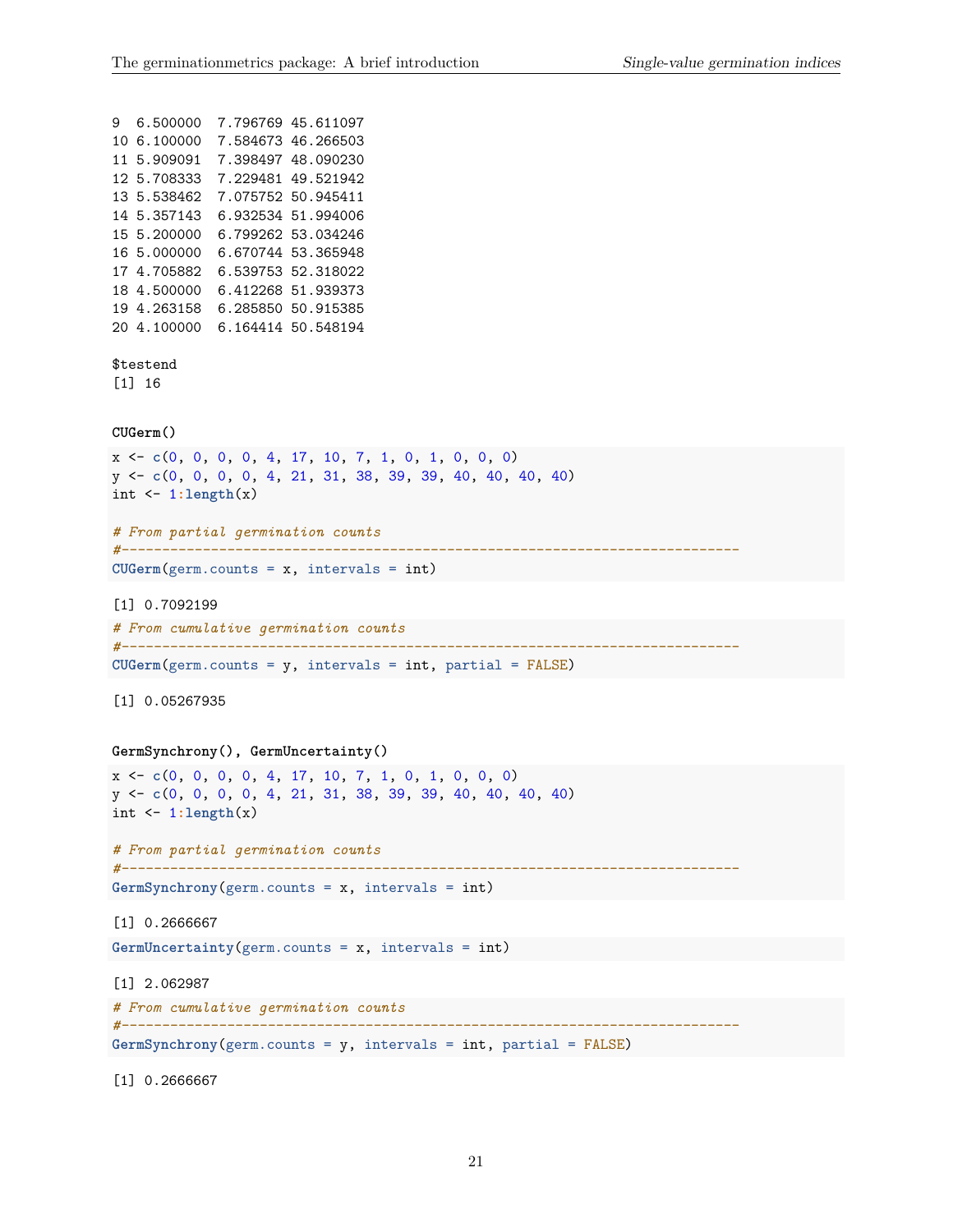**GermUncertainty**(germ.counts = y, intervals = int, partial = FALSE)

[1] 2.062987

# <span id="page-21-0"></span>**Curve fitting**

Several mathematical functions have been used to fit the cumulative germination count data and describe the germination process such as Richard's, Weibull, logistic, log-logistic, gaussian, four-parameter hill function etc. Currently germinationmetrics implements the four-parameter hill function to fit the count data and computed various associated metrics.

#### <span id="page-21-1"></span>**Four-parameter hill function**

The four-parameter hill function defined as follows (El-Kassaby et al., [2008\)](#page-28-19):

$$
f(x) = y = y_0 + \frac{ax^b}{x^b + c^b}
$$

Where,  $y$  is the cumulative germination percentage at time  $x$ ,  $y_0$  is the intercept on the y axis,  $a$  is the asymptote, *b* is a mathematical parameter controlling the shape and steepness of the germination curve and *c* is the "half-maximal activation level".

The details of various parameters that are computed from this function are given in Table 3.

**Table 3** Germination parameters estimated from the four-parameter hill function.

| Germination parameters                 | Details                                                                                                                                                                                                                                           | $\operatorname{Unit}$ | <b>Measures</b>         |
|----------------------------------------|---------------------------------------------------------------------------------------------------------------------------------------------------------------------------------------------------------------------------------------------------|-----------------------|-------------------------|
| y intercept $(y_0)$                    | The intercept on the y axis.                                                                                                                                                                                                                      |                       |                         |
| Asymptote $(a)$                        | It is the maximum cumulative germination<br>percentage, which is equivalent to germination<br>capacity.                                                                                                                                           | $\%$                  | Germination<br>capacity |
| Shape and steepness $(b)$              | Mathematical parameter controlling the shape and<br>steepness of the germination curve. The larger the<br>$b$ , the steeper the rise toward the asymptote $a$ ,<br>and the shorter the time between germination<br>onset and maximum germination. |                       | Germination<br>rate     |
| Half-maximal activation<br>level $(c)$ | Time required for $50\%$ of viable seeds to germinate.                                                                                                                                                                                            | time                  | Germination<br>time     |
| lag                                    | It is the time at germination onset and is<br>computed by solving four-parameter hill function<br>after setting y to 0 as follows:                                                                                                                | time                  | Germination<br>time     |
|                                        | $lag = b \sqrt{\frac{-y_0 c^b}{a + u_0}}$                                                                                                                                                                                                         |                       |                         |

| $D_{lag-50}$     | The duration between the time at germination<br>onset $(lag)$ and that at 50% germination (c). | time | Germination<br>time. |
|------------------|------------------------------------------------------------------------------------------------|------|----------------------|
| $t_{50_{total}}$ | Time required for 50% of total seeds to germinate.                                             | time | Germination<br>time  |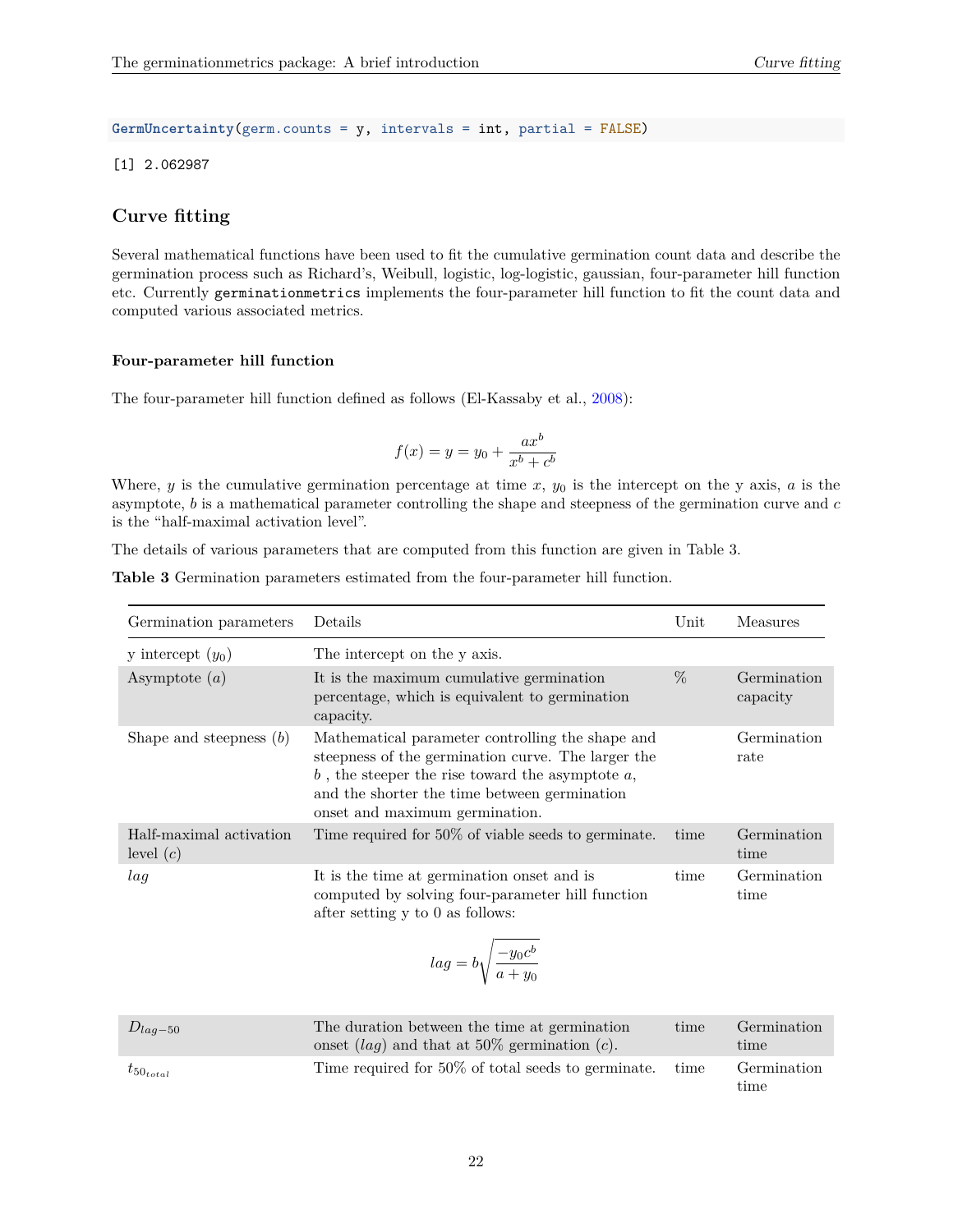| Germination parameters                        | Details                                                                                                                                                                                                     | Unit | Measures            |
|-----------------------------------------------|-------------------------------------------------------------------------------------------------------------------------------------------------------------------------------------------------------------|------|---------------------|
| $t_{50$ <sub>germinated</sub>                 | Time required for 50% of viable/germinated seeds<br>to germinate                                                                                                                                            | time | Germination<br>time |
| $t_{x_{total}}$                               | Time required for $x\%$ of total seeds to germinate.                                                                                                                                                        | time | Germination<br>time |
| $t_{x_{germinated}}$                          | Time required for $x\%$ of viable/germinated seeds<br>to germinate                                                                                                                                          | time | Germination<br>time |
| Uniformity $(U_{t_{max}-t_{min}})$            | It is the time interval between the percentages of<br>viable seeds specified in the arguments umin and<br>umin to germinate.                                                                                | time | Germination<br>time |
| Time at maximum<br>germination rate<br>(TMGR) | The partial derivative of the four-parameter hill<br>function gives the instantaneous rate of<br>germination $(s)$ as follows:<br>$s = \frac{\partial y}{\partial x} = \frac{abc^b x^{b-1}}{(c^b + x^b)^2}$ | time | Germination<br>time |
|                                               | From this function for instantaneous rate of<br>germination, $TMGR$ can be estimated as follows:<br>$T MGR = b \sqrt{\frac{c^b(b-1)}{b+1}}$                                                                 |      |                     |
|                                               | It represents the point in time when the<br>instantaneous rate of germination starts to decline.                                                                                                            |      |                     |
| Area under the curve<br>(AUC)                 | It is obtained by integration of the fitted curve<br>between time 0 and time specified in the argument<br>tmax.                                                                                             |      | Mixed               |
| MGT                                           | Calculated by integration of the fitted curve and<br>proper normalisation.                                                                                                                                  | time | Germination<br>time |
| <i>Skewness</i>                               | It is computed as follows:<br>$\frac{MGT}{t_{50_{germinated}}}$                                                                                                                                             |      |                     |

### **Examples**

```
FourPHFfit()
x <- c(0, 0, 0, 0, 4, 17, 10, 7, 1, 0, 1, 0, 0, 0)
y <- c(0, 0, 0, 0, 4, 21, 31, 38, 39, 39, 40, 40, 40, 40)
int <- 1:length(x)
total.seeds = 50# From partial germination counts
#----------------------------------------------------------------------------
FourPHFfit(germ.counts = x, intervals = int, total.seeds = 50, tmax = 20)
$Parameters
```
term estimate std.error statistic p.value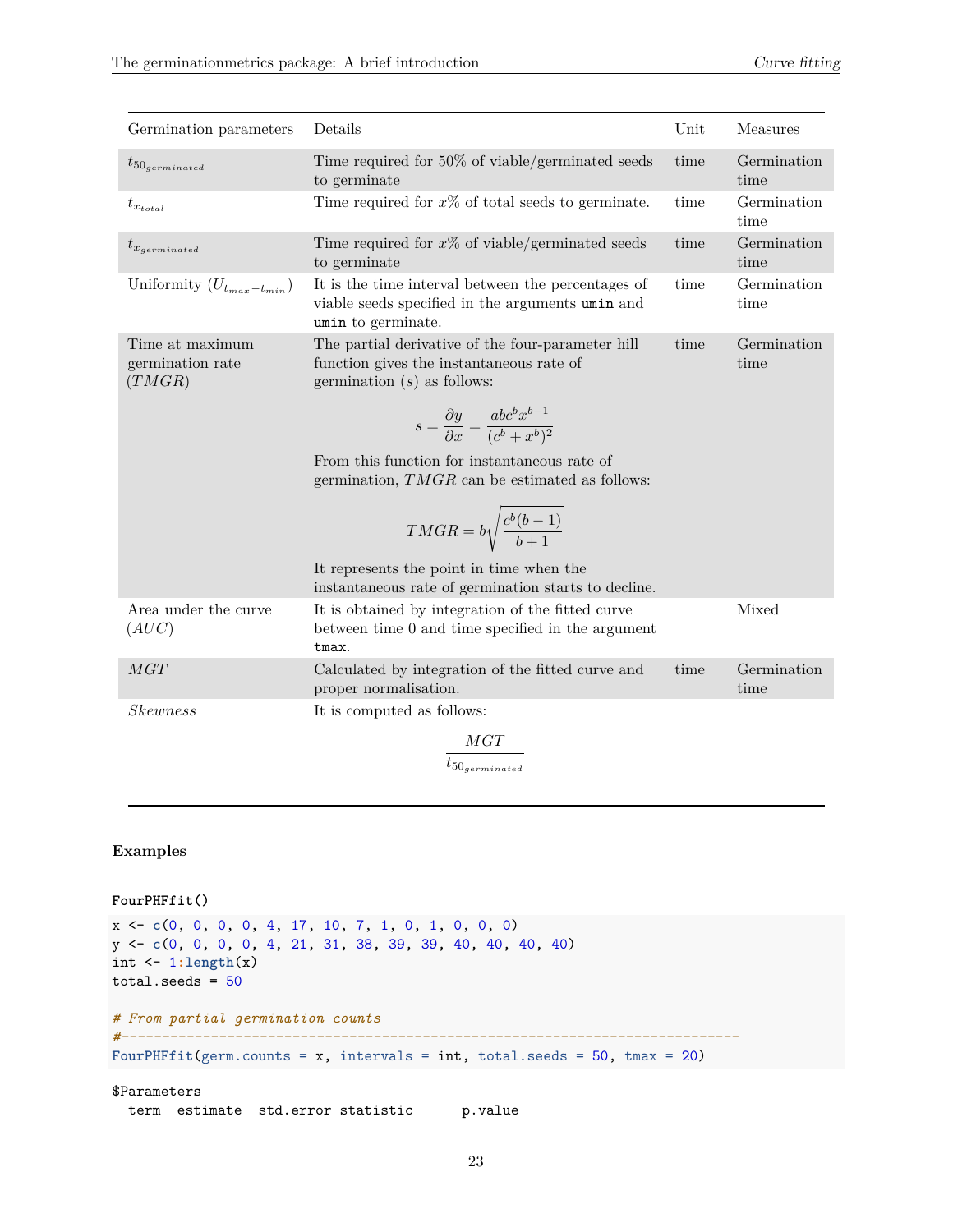1 a 80.000000 1.24158595 64.43372 1.973240e-14 2 b 9.881947 0.70779379 13.96162 6.952322e-08 3 c 6.034954 0.04952654 121.85294 3.399385e-17 4 y0 0.000000 0.91607007 0.00000 1.000000e+00 \$Fit sigma isConv finTol logLik AIC BIC deviance 1 1.769385 TRUE 1.490116e-08 -25.49868 60.99736 64.19265 31.30723 df.residual 1 10 \$a [1] 80  $$<sub>b</sub>$ [1] 9.881947  $C$ [1] 6.034954  $$y0$ [1] 0 \$lag [1] 0 \$Dlag50 [1] 6.034954 \$t50.total [1] 6.355122 \$txp.total [1] 4.956266 6.744598 \$t50.Germinated [1] 6.034954 \$txp.Germinated [1] 4.831809 6.287724 \$Uniformity [1] 2.70588 \$TMGR [1] 5.912195 \$AUC [1] 1108.975 \$MGT [1] 6.632252 \$Skewness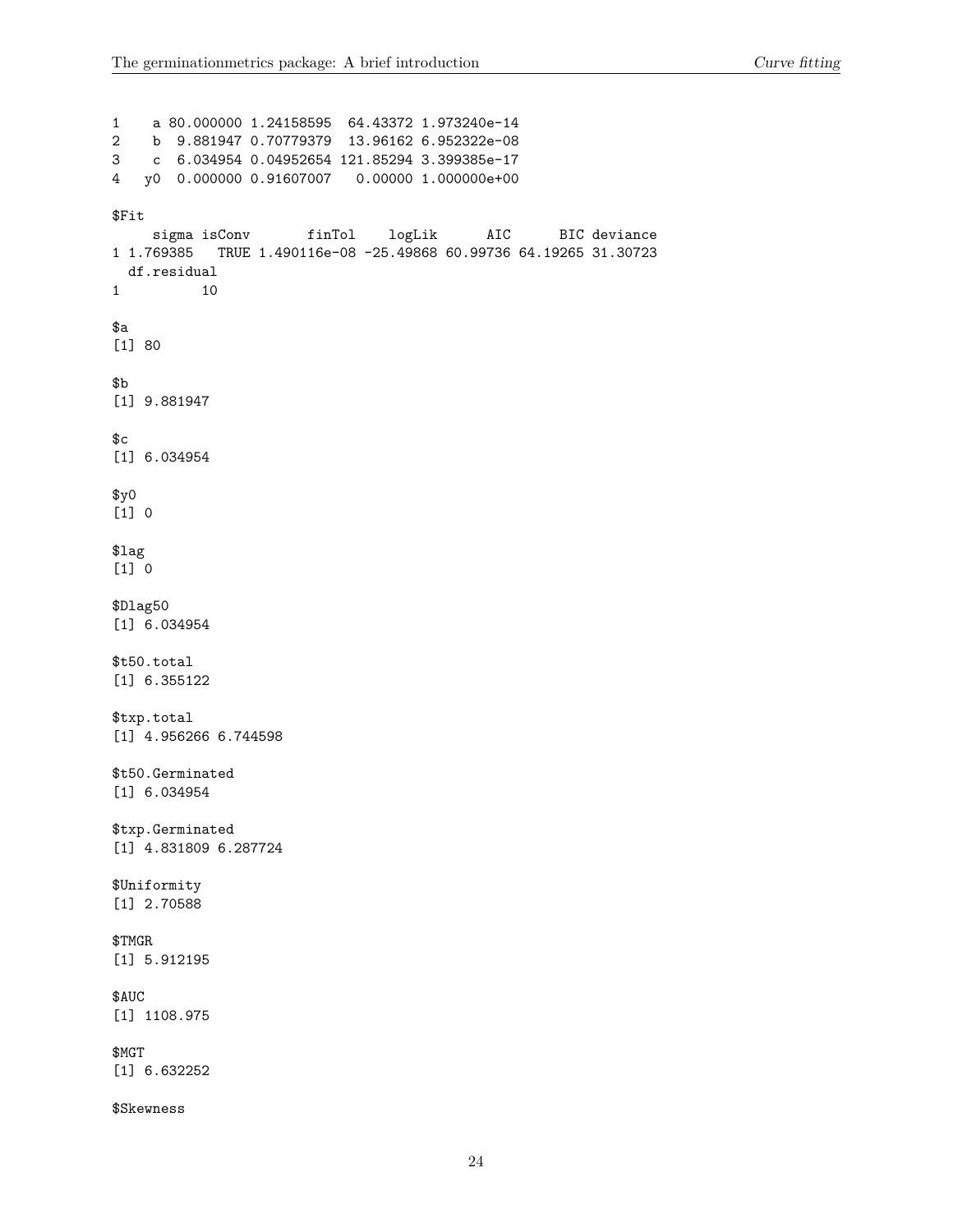#### [1] 1.098973

#### \$msg

[1] "#1. Relative error in the sum of squares is at most `ftol'. "

# \$isConv

[1] TRUE

# \$plot



4 y0 0.000000 0.9160705 0.00000 1.000000e+00

#### \$Fit

```
sigma isConv finTol logLik AIC BIC deviance
1 1.769385 TRUE 1.490116e-08 -25.49868 60.99736 64.19265 31.30723
 df.residual
1 10
```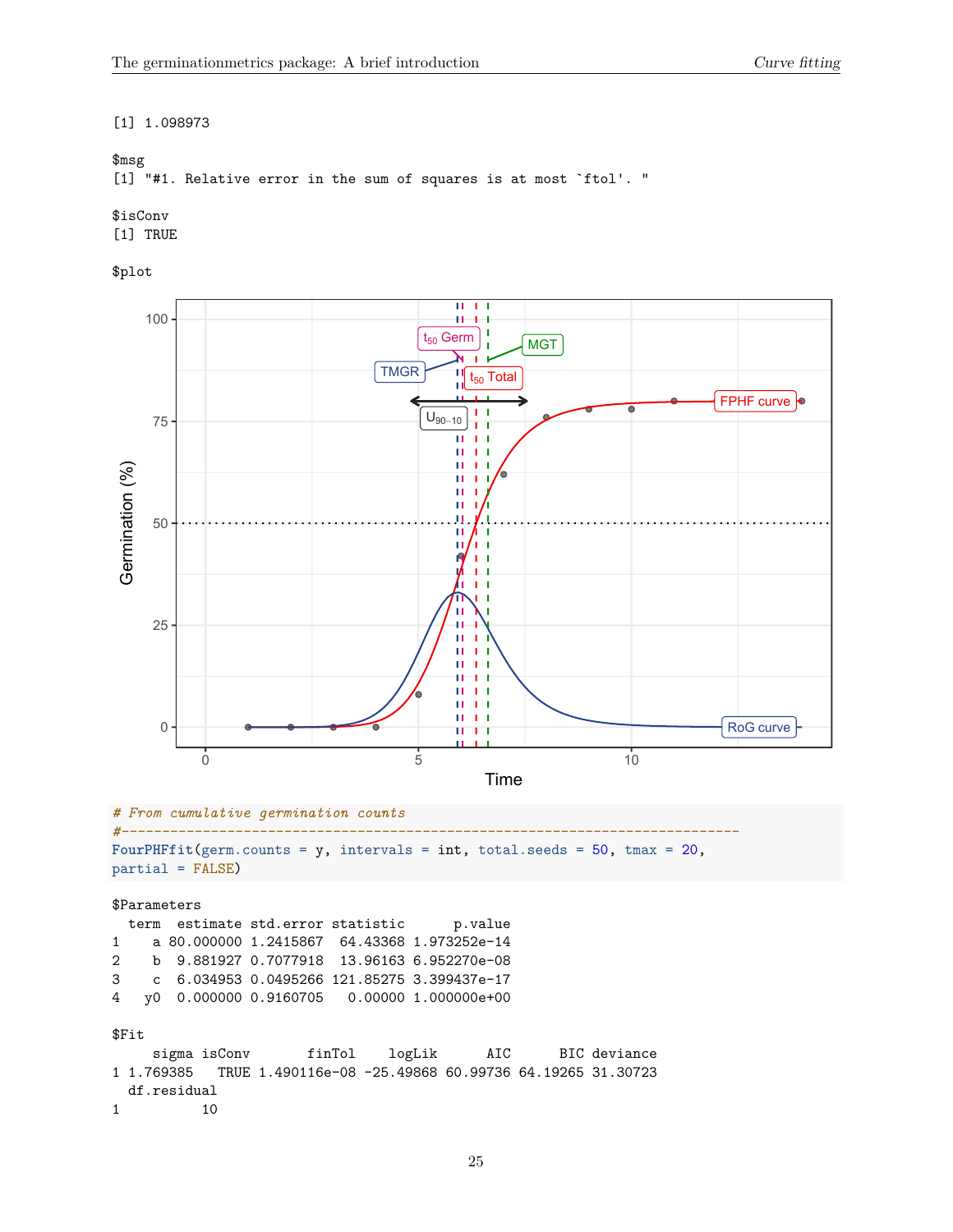| \$a<br>$[1] 80$                                                                         |
|-----------------------------------------------------------------------------------------|
| \$Ъ<br>$[1]$ 9.881927                                                                   |
| \$c<br>$[1]$ 6.034953                                                                   |
| \$y0<br>$[1] 0$                                                                         |
| $\text{\$lag}$<br>$[1] 0$                                                               |
| \$Dlag50<br>$[1]$ 6.034953                                                              |
| \$t50.total<br>$[1]$ 6.355121                                                           |
| \$txp.total<br>$[1]$ 4.956263 6.744599                                                  |
| \$t50.Germinated<br>[1] 6.034953                                                        |
| \$txp.Germinated<br>[1] 4.831806 6.287723                                               |
| \$Uniformity<br>[1] 2.705885                                                            |
| \$TMGR<br>$[1]$ 5.912194                                                                |
| \$AUC<br>[1] 1108.976                                                                   |
| \$MGT<br>$[1]$ 6.632252                                                                 |
| \$Skewness<br>[1] 1.098973                                                              |
| $\mathfrak{Smsg}$<br>[1] "#1. Relative error in the sum of squares is at most `ftol'. " |
| \$isConv<br>[1] TRUE                                                                    |
| \$plot                                                                                  |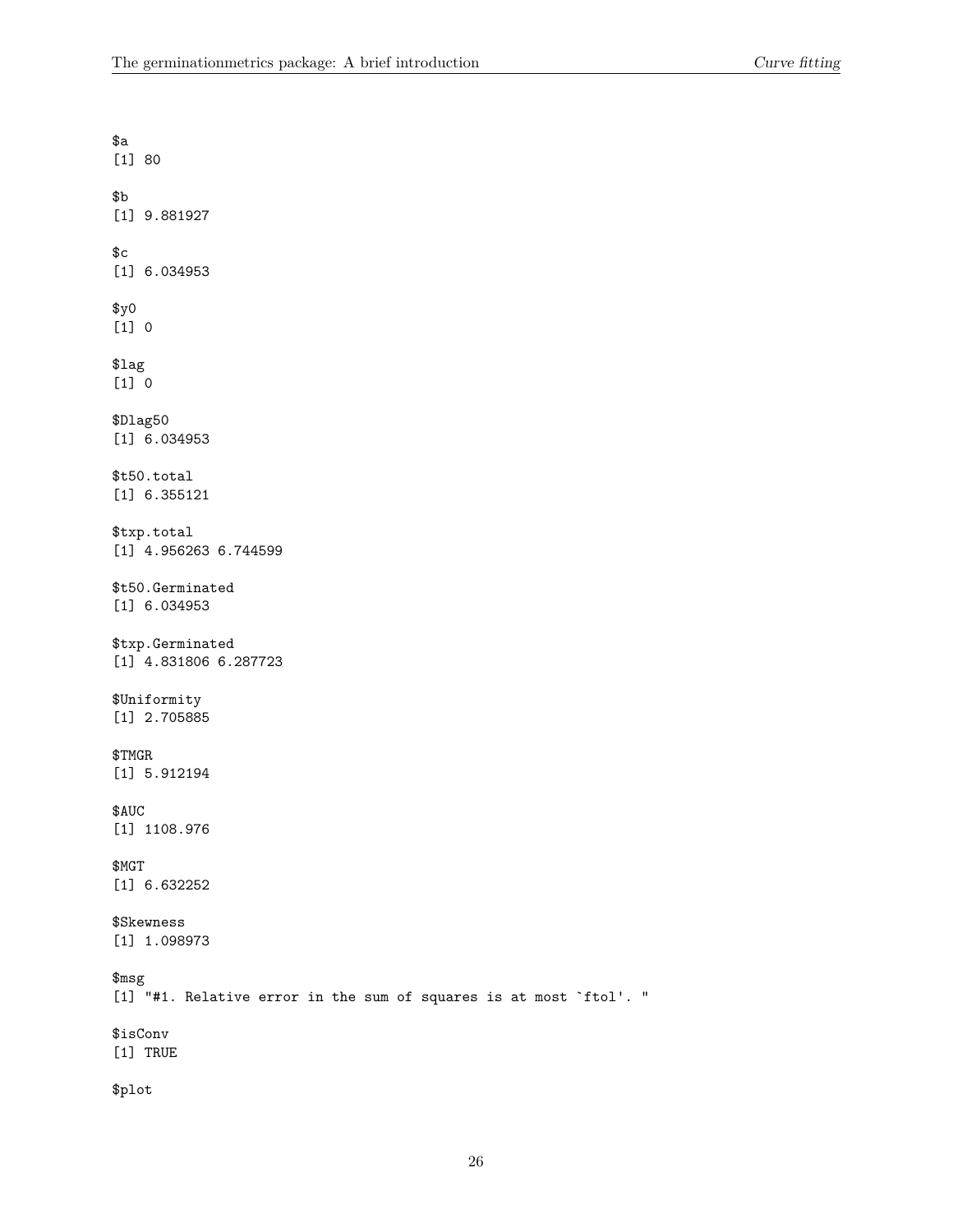

#### <span id="page-26-0"></span>**Citing germinationmetrics**

```
To cite the R package 'germinationmetrics' in publications use:
  J. Aravind, S. Vimala Devi, J. Radhamani, Sherry Rachel Jacob
  and Kalyani Srinivasan (2018). germinationmetrics: Discover
 Probable Duplicates in Plant Genetic Resources Collections. R
  package version 0.1.0,
 https://aravind-j.github.io/germinationmetrics/.
A BibTeX entry for LaTeX users is
  @Manual{,
   title = {germinationmetrics: Discover Probable Duplicates in Plant Genetic Resources Collections},
   author = \{{Aravind J} and \{Vimala Devi S} and \{Radhamani J} and \{Sherry Rachel Jacob} and \{Kalyani
   note = {R} package version 0.1.0,
   note = {https://aravind-j.github.io/germinationmetrics/},
   year = {2018},
 }
```

```
This free and open-source software implements academic research by
the authors and co-workers. If you use it, please support the
project by citing the package.
```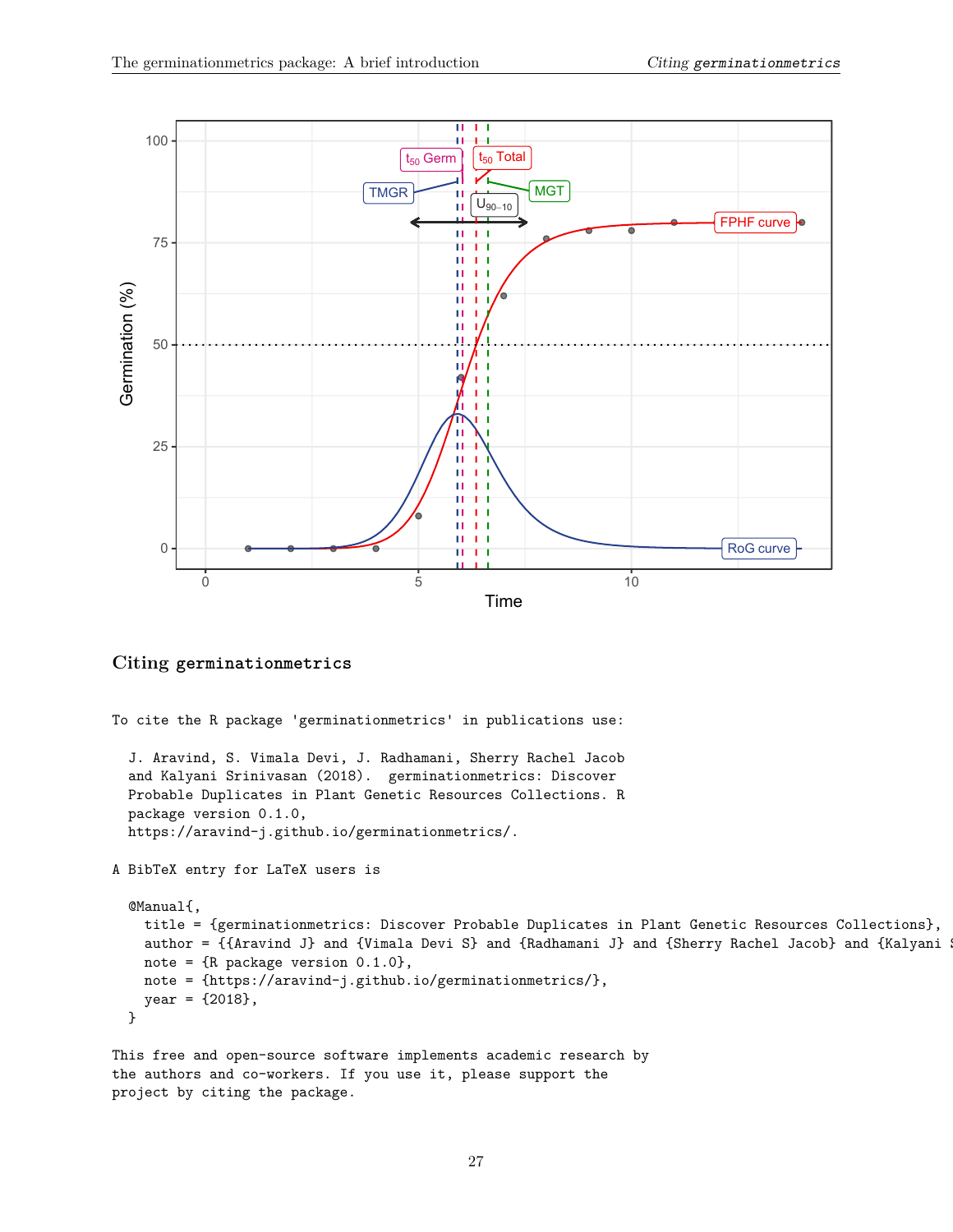### <span id="page-27-0"></span>**Session Info**

```
sessionInfo()
R version 3.4.3 (2017-11-30)
Platform: x86_64-w64-mingw32/x64 (64-bit)
Running under: Windows 10 x64 (build 16299)
Matrix products: default
locale:
[1] LC_COLLATE=C LC_CTYPE=English_India.1252
[3] LC_MONETARY=English_India.1252 LC_NUMERIC=C
[5] LC_TIME=English_India.1252
attached base packages:
[1] stats graphics grDevices utils datasets methods base
other attached packages:
[1] germinationmetrics_0.1.0
loaded via a namespace (and not attached):
 [1] Rcpp_0.12.16 highr_0.6 pillar_1.2.1 compiler_3.4.3
 [5] plyr_1.8.4 bindr_0.1.1 tools_3.4.3 digest_0.6.15
[9] lattice_0.20-35 nlme_3.1-131.1 evaluate_0.10.1 tibble_1.4.2
[13] gtable_0.2.0 pkgconfig_2.0.1 rlang_0.2.0 psych_1.7.8
[17] bibtex_0.4.2 parallel_3.4.3 ggrepel_0.7.1 yaml_2.1.18
[21] bindrcpp_0.2 stringr_1.3.0 dplyr_0.7.4 knitr_1.20
[25] gbRd_0.4-11 rprojroot_1.3-2 grid_3.4.3 glue_1.2.0
[29] R6_2.2.2 Rdpack_0.7-0 minpack.lm_1.2-1 foreign_0.8-69
[33] rmarkdown_1.9.8 pander_0.6.1 reshape2_1.4.3 ggplot2_2.2.1
[37] tidyr_0.8.0 purrr_0.2.4 magrittr_1.5 backports_1.1.2
[41] scales_0.5.0 htmltools_0.3.6 mnormt_1.5-5 assertthat_0.2.0
[45] colorspace_1.3-2 labeling_0.3 stringi_1.1.6 lazyeval_0.2.1
[49] munsell_0.4.3 broom_0.4.3
```
## <span id="page-27-7"></span><span id="page-27-6"></span><span id="page-27-5"></span><span id="page-27-4"></span><span id="page-27-3"></span><span id="page-27-2"></span><span id="page-27-1"></span>**References**

Al-Mudaris, M. (1998). Notes on various parameters recording the speed of seed germination. *Der Tropenlandwirt-Journal of Agriculture in the Tropics and Subtropics* 99, 147–154.

AOSA (1983). *Seed Vigor Testing Handbook*. Ithaca, NY, USA: Association of Official Seed Analysts.

Baskin, C. C., and Baskin, J. M. (1998). *Seeds: Ecology, Biogeography, and Evolution of Dormancy and Germination*. San Diego: Academic Press.

Bewley, J. D., and Black, M. (1994). *Seeds: Physiology of Development and Germination.* New York, USA: Plenum Publishing Corporation Available at: [https://www.cabdirect.org/cabdirect/abstract/19950315483.](https://www.cabdirect.org/cabdirect/abstract/19950315483)

Bradbeer, J. W. (1988). *Seed Dormancy and Germination*. Glasgow; London: Blackie Available at: <www.springer.com/in/book/9780216916364> [Accessed January 15, 2018].

Brown, R. F., and Mayer, D. G. (1988). Representing cumulative germination. 1. A critical analysis of single-value germination indices. *Annals of Botany* 61, 117–125. doi[:10.1093/oxfordjournals.aob.a087534.](https://doi.org/10.1093/oxfordjournals.aob.a087534)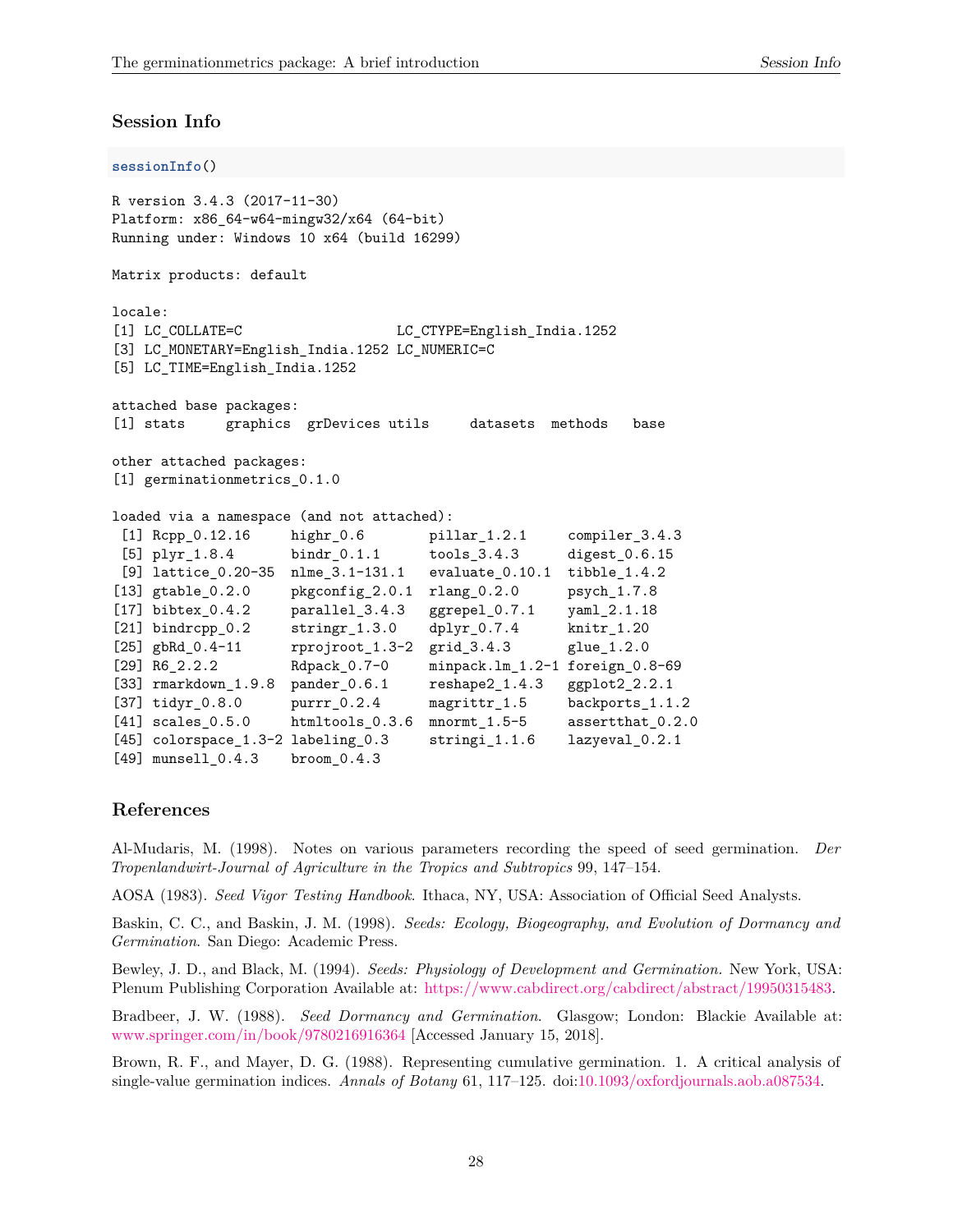<span id="page-28-17"></span><span id="page-28-8"></span><span id="page-28-7"></span><span id="page-28-5"></span><span id="page-28-2"></span><span id="page-28-1"></span>Coolbear, P., Francis, A., and Grierson, D. (1984). The effect of low temperature pre-sowing treatment on the germination performance and membrane integrity of artificially aged tomato seeds. *Journal of Experimental Botany* 35, 1609–1617. doi[:10.1093/jxb/35.11.1609.](https://doi.org/10.1093/jxb/35.11.1609)

<span id="page-28-12"></span>Czabator, F. J. (1962). Germination value: An index combining speed and completeness of pine seed germination. *Forest Science* 8, 386–396. doi[:10.1093/forestscience/8.4.386.](https://doi.org/10.1093/forestscience/8.4.386)

<span id="page-28-6"></span>Djavanshir, K., and Pourbeik, H. (1976). Germination value-A new formula. *Silvae genetica* 25, 79–83.

Edmond, J., and Drapala, W. (1958). The effects of temperature, sand and soil, and acetone on germination of okra seed. *Proceedings of the American Society for Horticultural Science* 71, 428–434.

<span id="page-28-16"></span>Edwards, T. I. (1932). Temperature relations of seed germination. *The Quarterly Review of Biology* 7, 428–443.

<span id="page-28-19"></span><span id="page-28-3"></span>El-Kassaby, Y. A., Moss, I., Kolotelo, D., and Stoehr, M. (2008). Seed germination: Mathematical representation and parameters extraction. *Forest Science* 54, 220–227. doi[:10.1093/forestscience/54.2.220.](https://doi.org/10.1093/forestscience/54.2.220)

<span id="page-28-14"></span>Ellis, R. H., and Roberts, E. H. (1980). Improved equations for the prediction of seed longevity. *Annals of Botany* 45, 13–30. doi[:10.1093/oxfordjournals.aob.a085797.](https://doi.org/10.1093/oxfordjournals.aob.a085797)

<span id="page-28-11"></span>Evetts, L. L., and Burnside, O. C. (1972). Germination and seedling development of common milkweed and other species. *Weed Science* 20, 371–378. doi[:10.1017/S004317450003589x.](https://doi.org/10.1017/S004317450003589x)

<span id="page-28-18"></span>Farooq, M., Basra, S. M. A., Ahmad, N., and Hafeez, K. (2005). Thermal hardening: A new seed vigor enhancement tool in rice. *Journal of Integrative Plant Biology* 47, 187–193. doi[:10.1111/J.1744-](https://doi.org/10.1111/J.1744-7909.2005.00031.x) [7909.2005.00031.x.](https://doi.org/10.1111/J.1744-7909.2005.00031.x)

<span id="page-28-0"></span>George, D. (1961). Influence of germination temperature on the expression of post-harvest dormancy in wheat. *Crop Science Abstracts; Western Society of Crop Science Annual Meeting, 1961*, 15.

<span id="page-28-4"></span>Goloff, A. A., and Bazzaz, F. A. (1975). A germination model for natural seed populations. *Journal of Theoretical Biology* 52, 259–283. doi[:10.1016/0022-5193\(75\)90001-6.](https://doi.org/10.1016/0022-5193(75)90001-6)

<span id="page-28-9"></span>Goodchild, N. A., and Walker, M. G. (1971). A method of measuring seed germination in physiological studies. *Annals of Botany* 35, 615–621. Available at: <http://www.jstor.org/stable/42908843> [Accessed January 15, 2018].

<span id="page-28-13"></span>Haugland, E., and Brandsaeter, L. O. (1996). Experiments on bioassay sensitivity in the study of allelopathy. *Journal of Chemical Ecology* 22, 1845–1859.

<span id="page-28-15"></span>Heydecker, W. (1972). *Seed Ecology. Proceedings of the Nineteenth Easter School in Agricultural Science, University of Nottingham, 1972*. University Park, USA: Pennsylvania State University Press.

<span id="page-28-10"></span>ISTA (2015). Chapter 5: The germination test. *International Rules for Seed Testing. International Seed Testing Association, Zurich, Switzerland.* 2015, i–5–56. Available at: [https://doi.org/10.15258/istarules.2015.](https://doi.org/10.15258/istarules.2015.05) [05.](https://doi.org/10.15258/istarules.2015.05)

Kader, M. (2005). A comparison of seed germination calculation formulae and the associated interpretation of resulting data. *ournal and Proceedings of the Royal Society of New South Wales* 138, 65–75.

Kendrick, R. E., and Frankland, B. (1969). Photocontrol of germination in *Amaranthus caudatus*. *Planta* 85, 326–339. doi[:10.1007/bf00381281.](https://doi.org/10.1007/bf00381281)

Khamassi, K., Harbaoui, K., Silva, T. da, A, J., and Jeddi, F. B. (2013). Optimal germination temperature assessed by indices and models in field bean (*Vicia faba* L. Var. *Minor*). *Agriculturae Conspectus Scientificus* 78, 131–136. Available at: [https://hrcak.srce.hr/104663.](https://hrcak.srce.hr/104663)

Khan, M. A., and Ungar, I. A. (1984). The effect of salinity and temperature on the germination of polymorphic seeds and growth of *Atriplex triangularis* Willd. *American Journal of Botany* 71, 481–489. doi[:10.2307/2443323.](https://doi.org/10.2307/2443323)

Khandakar, A., and Bradbeer, J. (1983). Jute seed quality. *Bangladesh Agricultural Research Council, Dhaka*.